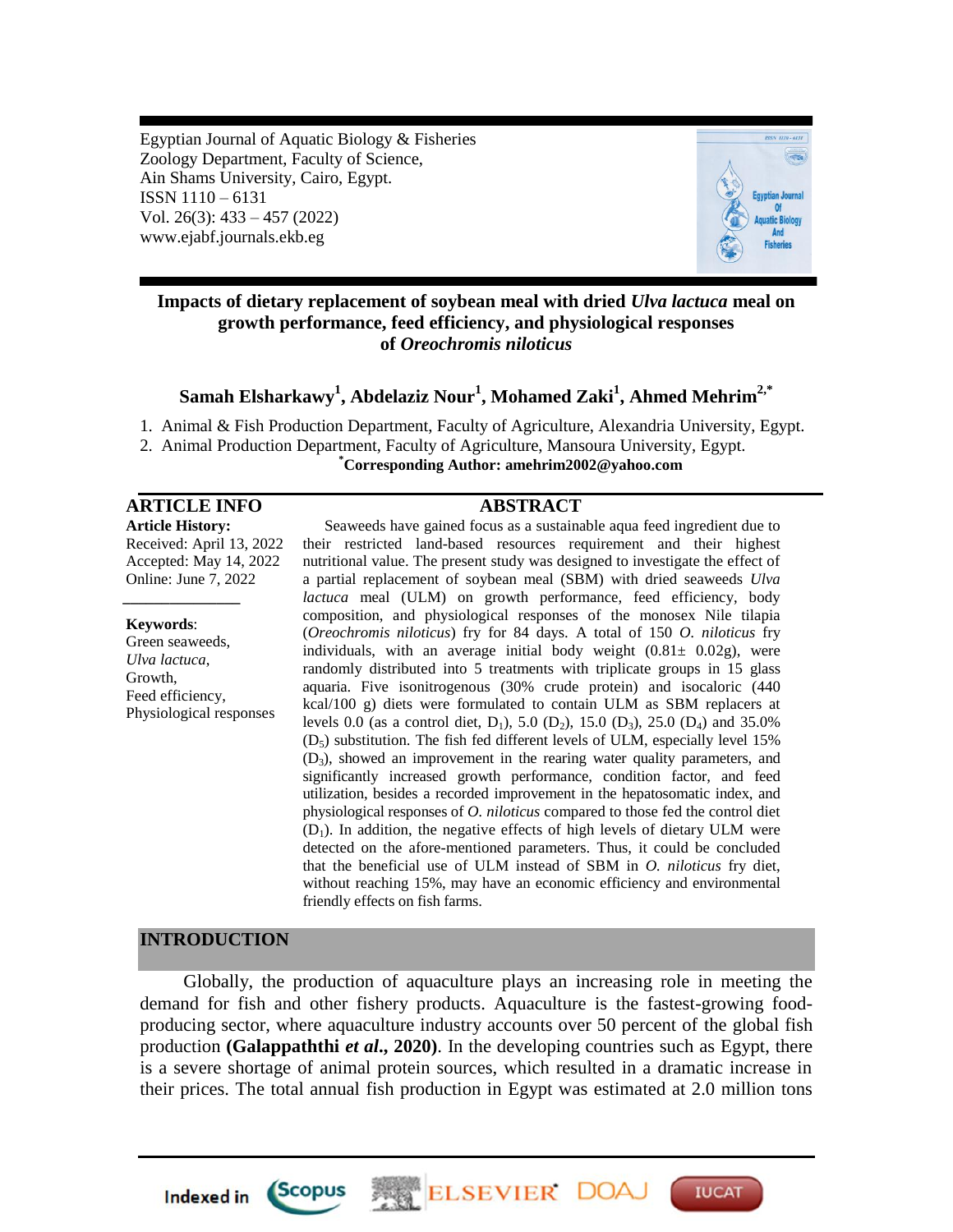**(GAFRD, 2019)**. Generally, the Nile tilapia (*Oreochromis niloticus*) is an ideal fish species for culture due to its high growth rates, adaptability to a wide range of environmental conditions, ability to grow, reproduce in captivity, and feed at low trophic levels **(El-Sayed, 2006)**. Tilapia can be grown on plant-based diets including algae, aquatic plants and a variety of feeds from diverse origins due to its nutritional requirements **(Watanabe** *et al***., 2002)** and thus it is relatively inexpensive. Tilapia undergoes a diet and feeding mode shift from carnivorous to omnivorous feeding at a standard length of 2–3cm and then becomes phytoplanktivorous at 6–7cm, with algae accounting for a significant part of their diet during the adult stage **(Beveridge & Baird, 2000)**. In addition, tilapia feed at low trophic levels, and their feed costs are lower than carnivorous fishes, and genus *Oreochromis* are primarily microphagous, feeding mainly on phytoplankton, periphyton and detritus **(El-Sayed, 2006)** and can efficiently ingest aquatic plants, small invertebrates, benthic fauna, bacterial films (**FAO, 2012**), and even other fish and fish eggs.

For the increased prices of aqua feeds, the identification of less expensive and locally available feed sources have become necessary to assure the proposed aquaculture development, particularly in rural areas, where the use of non-conventional feed sources is an important key to reduce feed costs in fish cultivation **(Velásquez, 2016)**. Aqua feed accounts about 50-80% of aquaculture production cost; therefore, its use has to be carefully considered. Nutritionally balanced fish diets contain common feed ingredients such as fishmeal, soybean meal, forming the major sources of protein **(Saleh, 2020)**. However, food security of these ingredients is a growing concern due to the limited agricultural resources of arable land and fresh water **(Pretty, 2008)**, the declining wild fish stocks **(Tacon & Metian, 2008)**, the increasing demand to supply livestock protein **(Von Braun, 2008)**, the increasing world population **(Godfray** *et al***., 2010)** and the increasing cost **(Saleh, 2020)**. Consequently, there is a critical important role for alternative crops in securing the future supply of protein and sources of fish feed ingredients, especially for the aquaculture sector **(Boland** *et al***., 2013; Saleh, 2020)**. The utilization of soybean has rapidly increased in aquatic feeds.Despite its global fluctuating price, its cost remains a burden on fish farmers **[\(Chan](https://www.sciencedirect.com/science/article/pii/S2211912418300439#!)** *et al***., 2019)**. In this respect, scientific research exerted great efforts to search for low-cost ingredients' alternatives for soybean, and the attention turned to seaweeds. For marine macro algae (seaweeds), they are simple plant-like organisms found worldwide growing in both marine and freshwater ecosystems **(Wang** *et al***., 2015)**. Whereas, seaweeds are often proposed as an alternative protein crop used in compound diets for animals since they have high crop productivities per unit area **(Nielsen** *et al.***, 2012; Mata** *et al***., 2016)**. In addition, they are highly considered for their high protein value, essential amino acid content, vitamins and trace metals in fish feeding **(Patel** *et al***., 2018)**.

Aquatic plants are important nutritional sources for herbivorous-omnivorous fish, and they have been frequently reported as suitable alternative animal feed **(Kalita** *et al***., 2007)**, and in many cases, they could replace up to 25% of the formulated diets and up to 50% of commercial feeds (35% crude protein), without adverse effects on fish growth and body composition **(Velásquez, 2016)**. Aquatic plants have been widely used as a nutrient source in diets for tropical freshwater fish, mainly tilapia and carp **(El-Sayed, 2003; Diler** *et al***., 2007)**. Green seaweeds have been reported as a "super food", with significant positive effects on fish performance, higher nutritive values, source of protein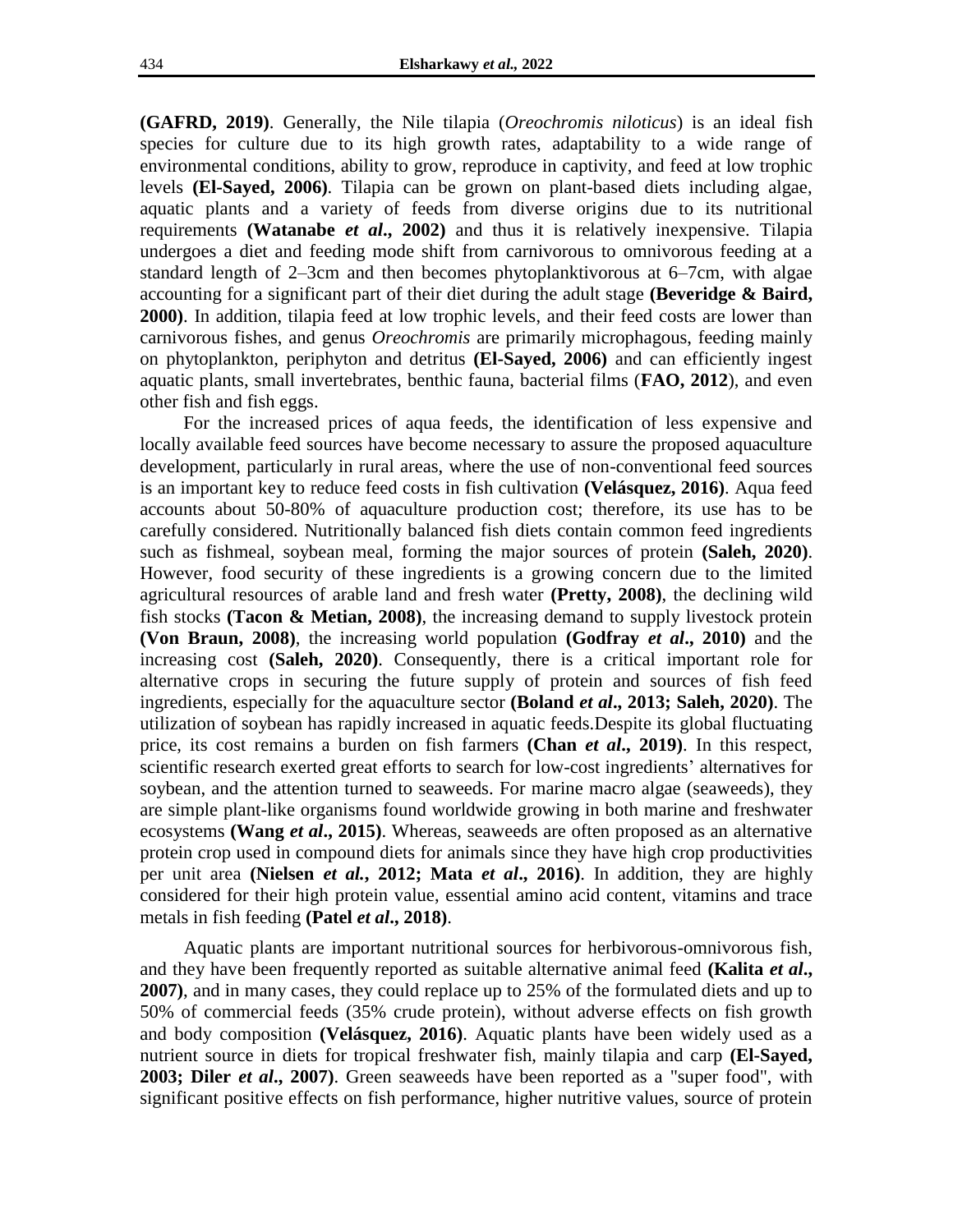and better digestibility **(Ismail** *et al***., 2017)**. In addition, green seaweeds represent a source of dimethyl sulphonyl propionate, which maintains the integrity of cells **[\(Butawan](https://www.ncbi.nlm.nih.gov/pubmed/?term=Butawan%20M%5BAuthor%5D&cauthor=true&cauthor_uid=28300758)** *et al***., 2017)**, and they act as a source of amino acids **(Cruz-Suárez** *et al***., 2009)**, pigments **(Parisenti** *et al***., 2011)**, vitamins and minerals **(Christaki** *et al***., 2012)**, polyunsaturated fatty acids **(Guedes** *et al***., 2015**) and vitamin C **[\(Nielsen](https://pubmed.ncbi.nlm.nih.gov/?term=Nielsen+CW&cauthor_id=33478115)** *et al***., 2021)**. They improve the immune system **(Ghaeni & Roomiani, 2016)** and are used to obtain the oxidative stability of fish products **(Undeland, 2016)**. Moreover, they are antiviral and antibacterial besides improving the gut function **(Michiels** *et al***., 2012)** and stress resistance **(Sheikhzadeh** *et al***., 2012)**. Furthermore, green seaweeds promote lipid mobilization and metabolism, and improve the absorption and assimilation efficiency in fish **(Güroy** *et al***., 2011)**.

In aquaculture, seaweeds meal has received a great attention as suitable feed ingredients sources for farmed fish since their protein content ranged from 8%- 44% **(Xuan** *et al.***, 2013)**. In recent years, green seaweeds have become important as a dietary ingredient for a wide range of fish species **(El-Meinshawy, 2018; Kotit, 2018)**. Several studies recommended a 15% of seaweeds as an optimal level in fish diets to improve growth performance and feed utilization of the red tilapia **(El-Tawil, 2010)**, the black sea bream **(Xuan** *et al***., 2013)**, *Cachama blanca* juveniles **(Velásquez, 2016)** and the Nile tilapia **(El-Meinshawy, 2018)**.

Consequently, the general objective of the present study was to investigate the nutritional potential of aquatic plants available in rural Egypt such as *Ulva lactuca* meal, (ULM), through replacement at different levels (0, 5, 15, 25 and 35%) instead of soybean meal (SBM) for 84 days and evaluate their effects on the growth performance, condition factor, feed and nutrients utilization, carcass composition, and the physiological responses of the Nile tilapia, *Oreochromis niloticus* fry.

#### **MATERIALS AND METHODS**

This study was carried out at the Fish Nutrition Laboratory, Animal and Fish Production Department, Faculty of Agriculture, Alexandria University, Alexandria Governorate, Egypt in summer 2019. The present experiment was designed to investigate the effect of the replacement of SBM with different levels of dried ULM, besides evaluating the effect of these treatments on the growth performance, feed utilization, carcass composition, and the physiological criteria of *O. niloticus* fry.

## **1. Collection and preparation of the green seaweeds**

Fresh green seaweeds, *Ulva lactuca* were collected (picked by hand) from Mariut Lake, Alexandria Governorate, Egypt. *U. lactuca* samples were taken to the laboratory in plastic bags. The samples were well rinsed in freshwater and cleaned using soft brush to eliminate the epiphytes and salts present on their surfaces, and then they were air-dried in the dark at room temperature (25 to 30°C) on absorbent paper. The dried samples of *U. lactuca* were grinded to super fine powder  $( $30 \mu m$ )$  and stored at  $-20^{\circ}$ C until use for analysis in the laboratory. The dry matter and relative humidity, ash, protein, fat and fiber were determined, and carbohydrates and total energy in plant were estimated as well. The collected aquatic plant was identified following the methods of **Jha** *et al***. (2009)**, and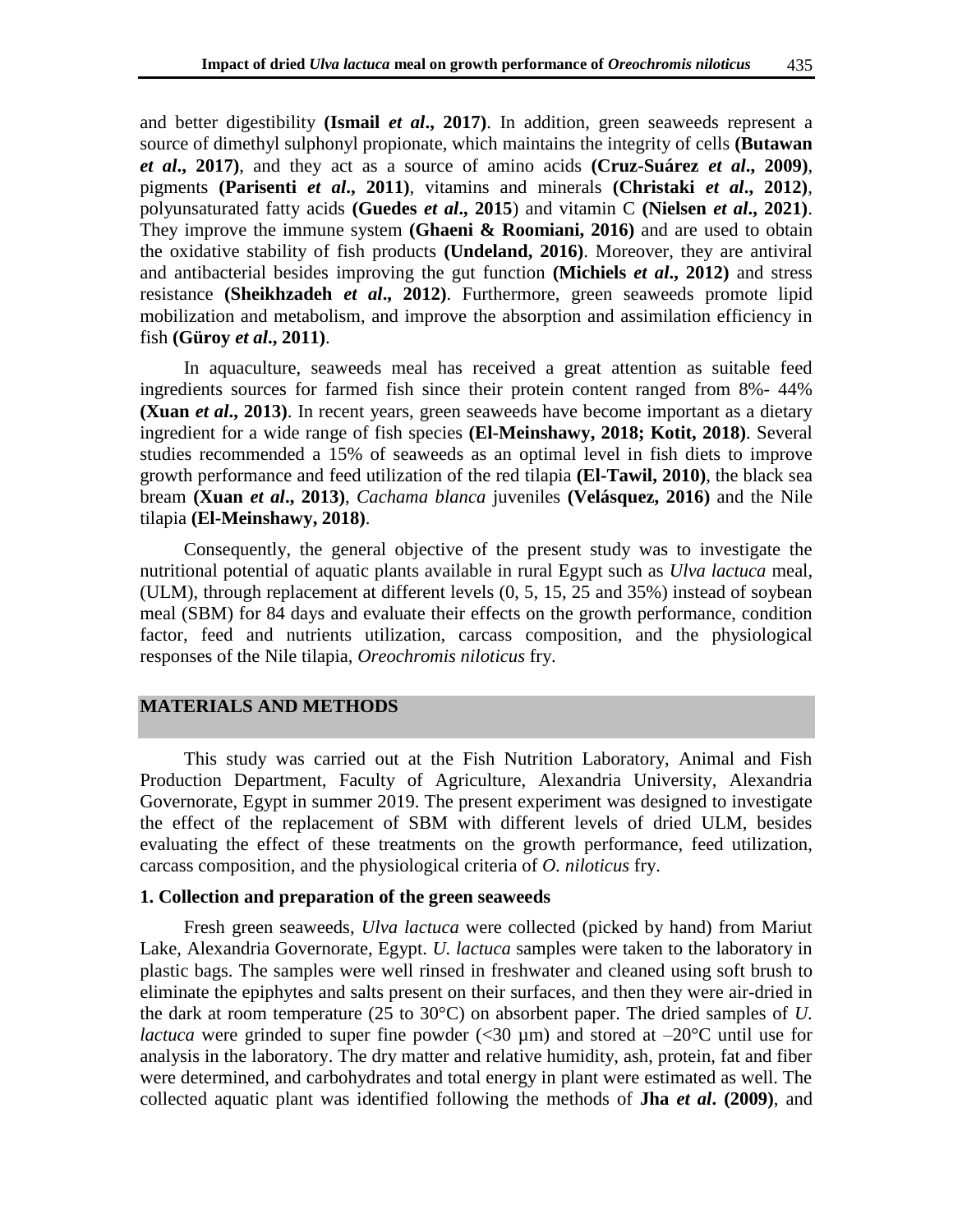confirmed using algae base website **(Guiry & Guiry, 2011)**. While, the tested aquatic macrophytes were identified according to **Littler and Littler (2000)**.

#### **2. Experimental diets**

Five practical experimental diets  $(D_1, D_2, D_3, D_4$  and  $D_5$ ) were formulated to partially replace 0 (as a control diet), 5, 15, 25 and 35% of SBM with dried ULM on an equivalent protein basis. The experimental diets were formulated using the feed ingredients as shown in Table (1).

| <b>Item</b>                                | <b>Experimental diets</b> |                |                |                |                |  |  |
|--------------------------------------------|---------------------------|----------------|----------------|----------------|----------------|--|--|
|                                            | $\mathbf{D}_1$            | $\mathbf{D}_2$ | $\mathbf{D}_3$ | $\mathbf{D}_4$ | $\mathbf{D}_5$ |  |  |
| Feed ingredient $(g 100g^{-1}$ dry matter) |                           |                |                |                |                |  |  |
| Fishmeal                                   | 23.00                     | 23.00          | 23.00          | 23.00          | 23.00          |  |  |
| Soybean meal (SBM)                         | 30.00                     | 28.50          | 25.50          | 22.50          | 19.50          |  |  |
| Ulva lactuca meal (ULM)                    | 0.00                      | 3.13           | 9.38           | 15.63          | 21.89          |  |  |
| Wheat bran                                 | 12.00                     | 12.00          | 12.00          | 12.00          | 12.00          |  |  |
| Yellow corn                                | 30.00                     | 28.37          | 25.12          | 21.87          | 18.61          |  |  |
| Sunflower oil                              | 3.00                      | 3.00           | 3.00           | 3.00           | 3.00           |  |  |
| Vit. & Min. mix.**                         | 2.00                      | 2.00           | 2.00           | 2.00           | 2.00           |  |  |
| Total                                      | 100.00                    | 100.00         | 100.00         | 100.00         | 100.00         |  |  |

**Table 1.** Feed ingredients of the experimental diets

 $D_1$  (as a control diet 0.0% ULM); diets 2, 3, 4, and 5 contained 5, 15, 25, and 35% of ULM instead of SBM.

The composition of vitamins and minerals mixture of each 1 kg contains: Vitamin A -  $50,00,000$  IU; Vitamin D<sub>3</sub>- 10,00,000 IU; Vitamin B<sub>2</sub>, 2.0g; Vitamin E, 750 units; Vitamin K, 1.0g; Calcium pantothenate 2.5g; Nicotinamide , 10.0g; Vitamin  $B_{12}$  , 6.0g; Choline Chloride , 150.0g; Calcium , 750.0g; Manganese , 27.5g; Iodine, 1.0g; Ion, 7.5g; Zinc , 15.0g; Copper , 2.0g; Cobalt , 0.45g.

#### **3. Chemical analysis of the experimental diets and fish**

The experimental diets, ULM, and SBM were chemically analyzed to determine the dry matter (DM), crude protein (CP), ether extract (EE), crude fiber (CF), and ash contents according to the methods of **AOAC (2000)** as shown in Table (2). Nitrogen free extract (NFE) was calculated by differences through deducting the sum of the percentages of moisture, CP, EE, CF and ash from 100. Gross energy (GE) contents of the experimental diets, ULM, and SBM (Table 2) and the energy content of the fish body were calculated using the factors of 5.64, 9.44 and 4.12 kcal g<sup>-1</sup> of protein, lipid and carbohydrates, respectively **(NRC, 2011)**. The routine chemical analysis of the experimental fish was also done at the beginning and at the end of the experiment according to the methods described by **AOAC (2000)**.

# **4. Macro and trace elements determination**

Samples of ULM and SBM were subjected to wet ashing **(AOAC, 2000)** method. Then, the digested material was diluted and transferred to a volumetric 200 mL flask. Samples were injected in the atomic absorption Spectrophotometer (England made, 2002) to determine four macro elements (calcium, magnesium, potassium and sodium) and four micro elements (copper, ferric, manganese and zinc) as shown in Table (3).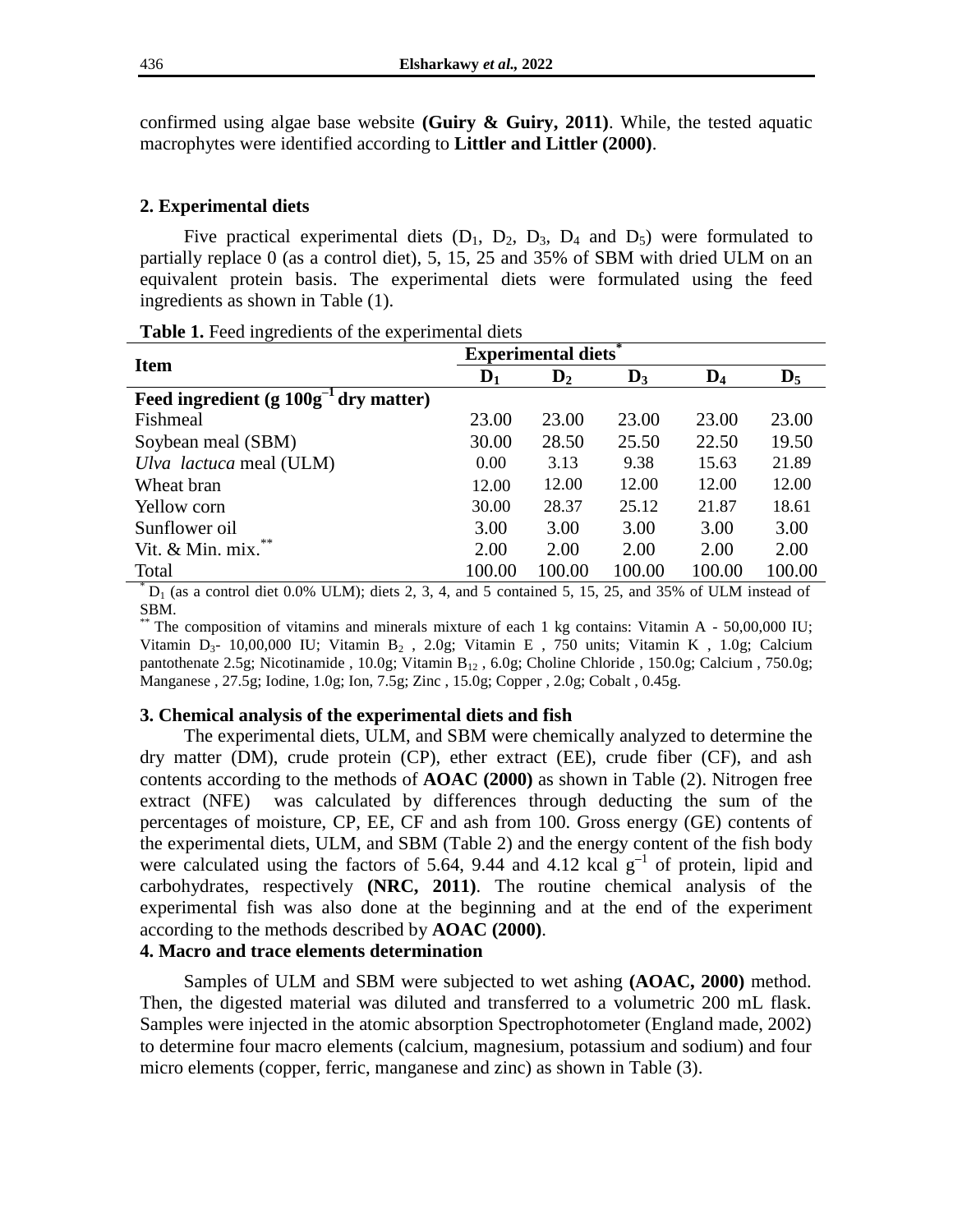#### **5. Determination of essential amino acids and nonessential amino acids**

Essential amino acids and nonessential amino acids profiles **(**g 100g**–**<sup>1</sup> protein) of ULM, and SBM were analyzed according to **Csomós** *et al***. (2002**) and shown in Table (4). Dried and defatted powder sample (about 0.2g) was hydrolyzed with 6 N HCL (10 mL) in sealed tube, heated in oven at 100ºC for 24 hours. Resulting solution was completed to 25mL with de-ionized water. After filtration, five mL of hydrolysate was evaporated until being free from HCL vapor, then the residue was dissolved in diluted buffer (0.2 MNa, pH 2.2), and a sample was injected to amino acids analyzer.

| Item                    | Experimental diets |        |        |        |        |        |            |
|-------------------------|--------------------|--------|--------|--------|--------|--------|------------|
|                         | $D_1$              | $D_2$  | $D_3$  | $D_4$  | $D_5$  | ULM    | <b>SBM</b> |
| Dry matter              | 95.1               | 94.4   | 94.87  | 94.7   | 94.31  | 90.09  | 89.12      |
| Crude protein           | 30.7               | 30.6   | 30.96  | 30     | 30.1   | 20.15  | 42.00      |
| Ether extract           | 8.5                | 8.63   | 8.77   | 9.16   | 9.37   | 8.13   | 4.10       |
| Ash                     | 5.95               | 6.38   | 7.16   | 8.15   | 8.89   | 18.13  | 4.35       |
| Crude fiber             | 3.57               | 3.6    | 4.14   | 3.73   | 4.27   | 5.74   | 7.30       |
| Nitrogen free extract   | 51.3               | 50.8   | 48.97  | 48.9   | 47.37  | 47.85  | 42.25      |
| GE (Kcal $100 g^{-1}$ ) | 465.0              | 464.00 | 459.60 | 458.00 | 453.80 | 387.53 | 449.65     |
| ***<br>$P/E$ ratio      | 66.00              | 65.90  | 67.37  | 65.6   | 66.33  | 51.99  | 93.40      |

**Table 2**: Proximate chemical analysis (% on DM basis) of the experimental diets, *Ulva lactuca* meal (ULM), and soybean meal (SBM)

 $*$  D<sub>1</sub> (as a control diet 0.0% ULM); diets 2, 3, 4, and 5 contained 5, 15, 25, and 35% of ULM instead of SBM.

<sup>\*\*</sup>GE (Kcal  $100g^{-1}$  DM) = Gross energy was calculated using factors 5.64, 9.44 and 4.12 kcal per gram of protein, lipid and carbohydrate, respectively **(NRC, 2011)**.

\*\*\*P/E ratio = Protein to energy ratio mg crude protein Kcal**–**<sup>1</sup> gross energy.

#### **6. Fish and feeding regime**

Monosex *O. niloticus* fry with an average initial body weight  $(0.82 \pm 0.02)$  were purchased from a commercial fish farm in Kafr El-sheikh Governorate, Egypt. Early in summer 2019, fish were acclimatized in fiberglass tanks for two weeks. Fish were randomly stocked in triplicates, in 15 glass aquaria ( $70 \times 40 \times 30$  cm allowing  $70L$  safe water volume capacity of each). Fish stocked at a density of 10 fish per aquarium. Each aquarium was supplied with two air stones and dechlorinated tap water, which was stored in tanks for 24 hours and aerated by air pump (Model-Rina 301) during all the experimental period. The water level was maintained to a fixed level by the addition of new well-aerated fresh water. Fish were manually fed the experimental diets twice daily, six days a week at a rate of 10% of fish biomass weight for the first 30 days, after that the rate was reduced to 6% for another 30 days, followed by a rate of 3% until the end of experiment (84 days). To insure sufficiency of the feed quantity fish weight was measured and recorded biweekly.

#### **7. Experimental parameters**

#### **7.1. Water quality parameters**

In the present study, water quality parameters were determined according to the methods of **APHA (1992**). Water temperature (°C) and dissolved oxygen (DO, mg L<sup>-1</sup>) were measured at 9:00 a.m. The pH-value and total ammonia-nitrogen (TAN, mg L<sup>-1</sup>)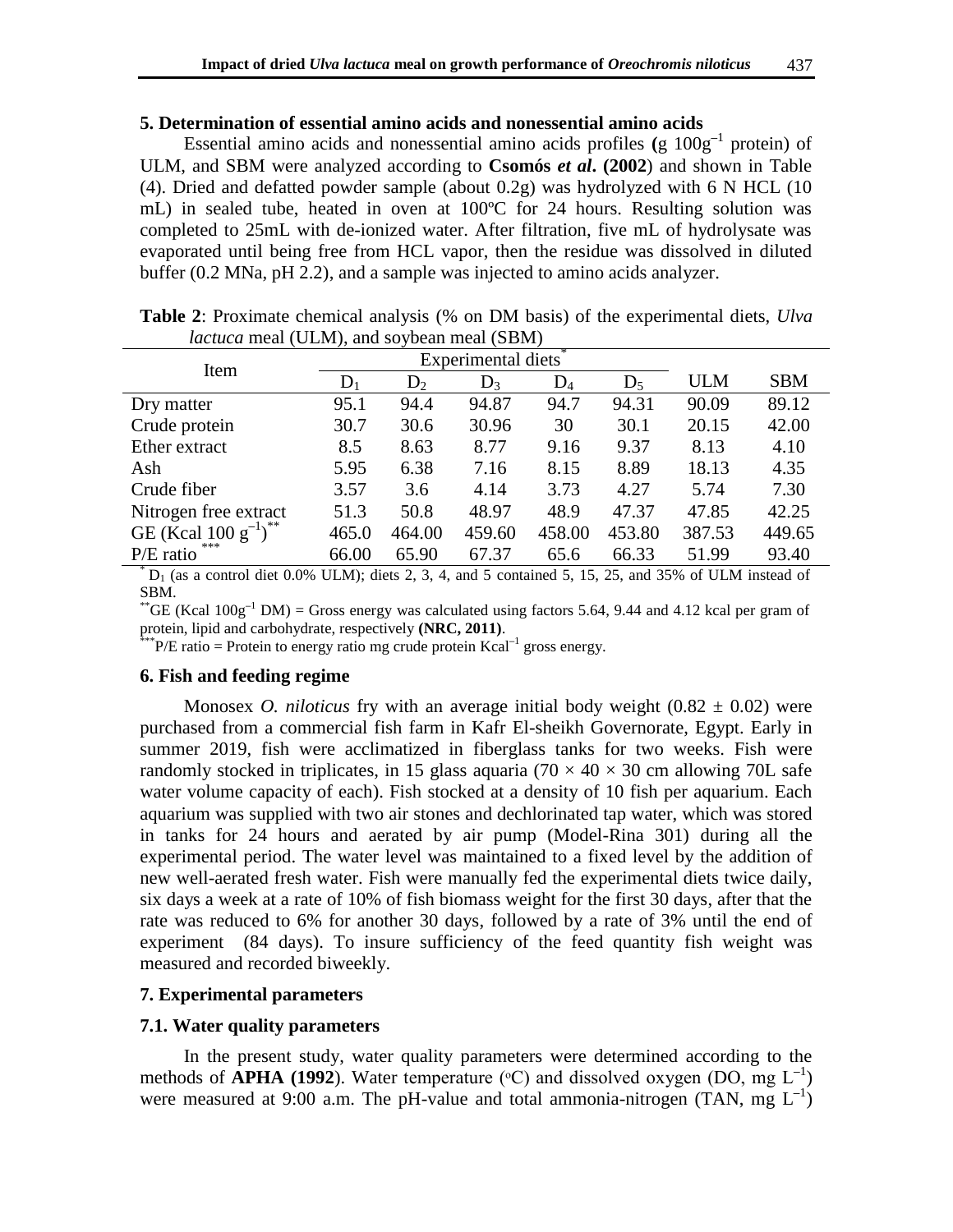were measured by a [Nilebot-Water Quality Monitoring system.](https://www.facebook.com/Nilebot/?__tn__=-UC*F) Nilebot is a real-time water quality monitoring and alarming system for aquaculture powered by Conative Labs and it's based on Internet of Things for fish farms.

#### **7.2. Fish growth performance parameters**

At the end of the experiment, the growth performance parameters of the Nile tilapia fry were calculated regarding all treatments using the following equations;

- 1- Total weight gain (TWG, g fish<sup>-1</sup>) = [final body weight initial body weight];
- 2- Average daily gain, (ADG, g fish**–**<sup>1</sup> day**–**<sup>1</sup> ) = [TWG/time (days)];

3- Specific growth rate (SGR, % day**–**<sup>1</sup> )= [ln final weight-ln initial weight]  $\times$ 100/time (days)

#### **7.3. Condition factor (K, %)**

At the end of the experiment, final fish body weight (g) and their final standard length (cm) were individually measured to calculate the condition factor (K) using the following equation of **Froese (2006)**:

$$
K(\%) = \frac{\text{Fish body weight (g)}}{\text{Standard length (cm}^3)} \times 100
$$

## **7.4. Feed and nutrients utilization criteria**

At the end of the experiment, the feed and nutrients utilization criteria of the Nile tilapia fry were measured considering all treatments using the following equations:

- 1- Feed conversion ratio (FCR)= feed intake (g)/body weight gain (g);
- 2- Protein efficiency ratio (PER) = gain in weight (g)/protein intake in feed (g);
- 3- Protein productive value (PPV,%)=  $100$  [protein gain in fish (g)/protein intake in feed  $(g)$ ];
- 4- Energy utilization (EU,  $\%$ ) = 100 [energy gain/energy intake in feed].

## **7.5. Fish carcass composition**

At the end of the experiment, fish of each treatment were killed and dried, and then whole-body carcass composition was carried out as dry matter (DM,%), crude protein (CP,%), ether extract (EE,%), ash (%) and energy content (EC, Kcal 100g**–**<sup>1</sup> DM).

#### **7.6. Hepatosomatic index (HSI, %)**

The fish body and the liver were individually weighed using GF.3000 digital balance, 3100 ×0.01g to calculate of hepatosomatic index (HSI) according to **Akombo** *et al***. (2013**) using the following formula:

$$
HSI\ (\%) = \frac{\text{Liver weight}\ (g)}{\text{Fish body weight}\ (g)} \times 100
$$

#### **7.7. Plasma biochemical parameters**

At the end of experiment, five fish from each aquarium in all treatments were anaesthetized by putting them in a small plastic aquaria containing 5L of water supplemented with 3mL of pure clove oil (solved in 10 mL absolute ethanol) as a natural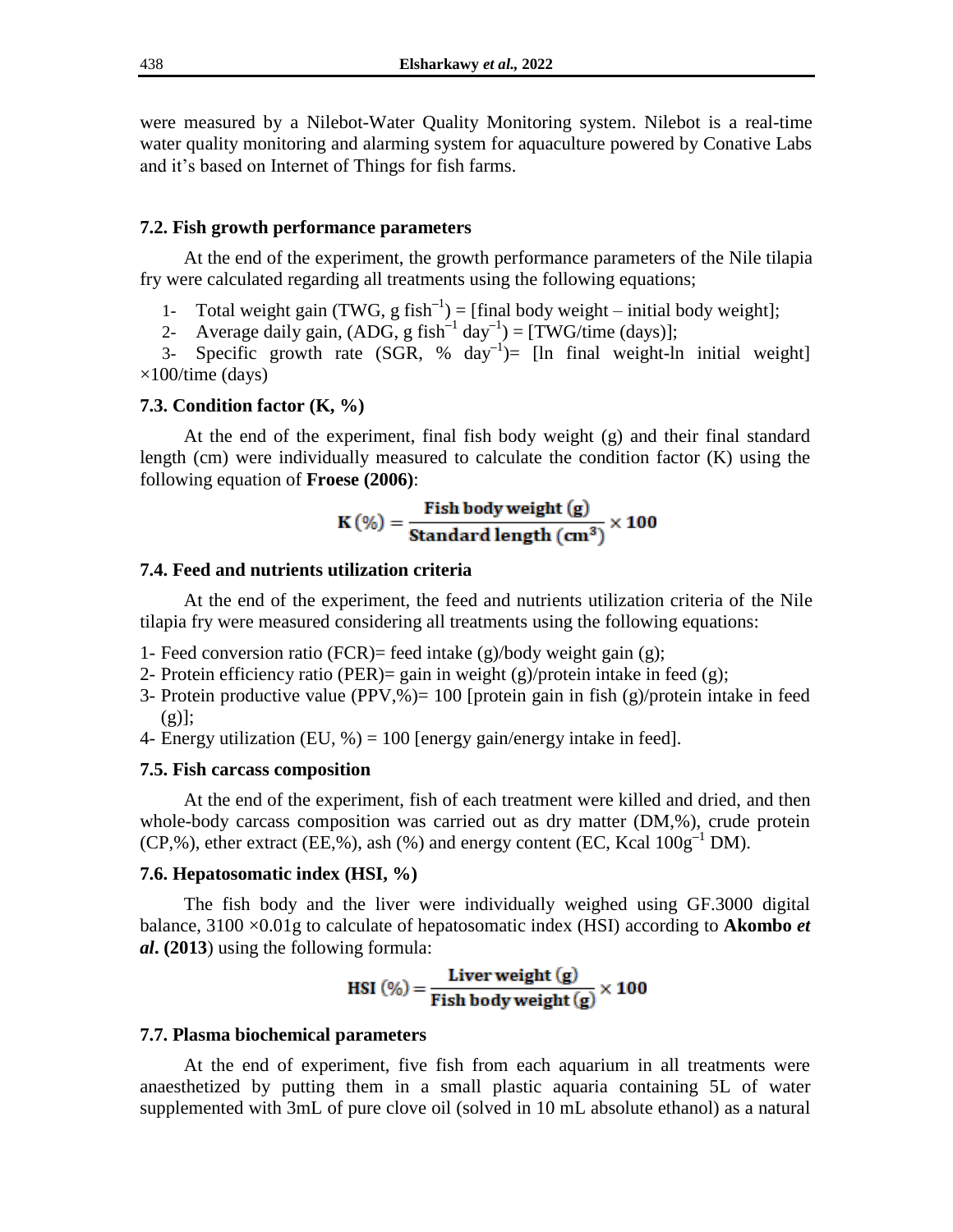anesthetic material. Blood samples were collected from the fish caudal peduncle by a plastic syringe (3mL), which contained trisodium citrate (4%) as an anticoagulant to avoid clotting of blood sample during the collecting process before transferring it to dried small plastic vials for the determination of plasma glucose (mg dL<sup>-1</sup>) according to **Henry (1964)**, total protein (g  $dL^{-1}$ ), albumin (g  $dL^{-1}$ ) according to **Gornall** *et al***. (1949**), and globulin (g dL**–**<sup>1</sup> ) according to **Doumas and Biggs (1972)**; addingly, albumin/globulin (AL/GL) ratio was calculated.

| <b>Element</b>                 | <b>ULM</b> | <b>SBM</b> |
|--------------------------------|------------|------------|
| Macro elements (g $kg^{-1}$ )  |            |            |
| Calcium, Ca                    | 4.42       | 0.43       |
| Magnesium, Mg                  | 4.94       | 0.42       |
| Potassium, K                   | 4.56       | 2.50       |
| Sodium, Na                     | 4.25       | 0.09       |
| Trace elements (mg $kg^{-1}$ ) |            |            |
| Copper, Cu                     | 9.12       | 17.25      |
| Ferric, Fe                     | 298.12     | 225.24     |
| Manganese, Mn                  | 49.14      | 50.68      |
| Zinc, Zn                       | 20.35      | 55.49      |

**Table 3.** Macro and trace elements of *Ulva lactuca* meal (ULM), and soybean meal (SBM)

**Table 4.** Essential amino acid and nonessential amino acid profile (g  $100g^{-1}$  protein) of *Ulva lactuca* meal (ULM) and soybean meal (SBM)

| Amino acid profile                 | <b>ULM</b> | <b>SBM</b> |
|------------------------------------|------------|------------|
| <b>Essential amino acid (EAA):</b> |            |            |
| Arginine                           | 1.69       | 2.31       |
| Histidine                          | 0.29       | 1.25       |
| Isoleucine                         | 0.80       | 2.14       |
| Leucine                            | 1.57       | 3.42       |
| Lysine                             | 1.13       | 2.73       |
| Methionine                         | 0.42       | 0.82       |
| Phenylalanine                      | 1.26       | 2.41       |
| Threonine                          | 1.19       | 1.80       |
| Tryptophan                         | 1.41       | 1.71       |
| Valine                             | 1.42       | 1.97       |
| Nonessential amino acid (NEAA):    |            |            |
| Alanine                            | 1.89       | 2.45       |
| Aspartic Acid                      | 2.44       | 4.94       |
| Glutamine                          | 5.87       | 7.53       |
| Glycine                            | 1.20       | 1.91       |
| Proline                            | 1.03       | 2.32       |
| Serine                             | 1.07       | 2.34       |
| Tyrosine                           | 0.90       | 1.95       |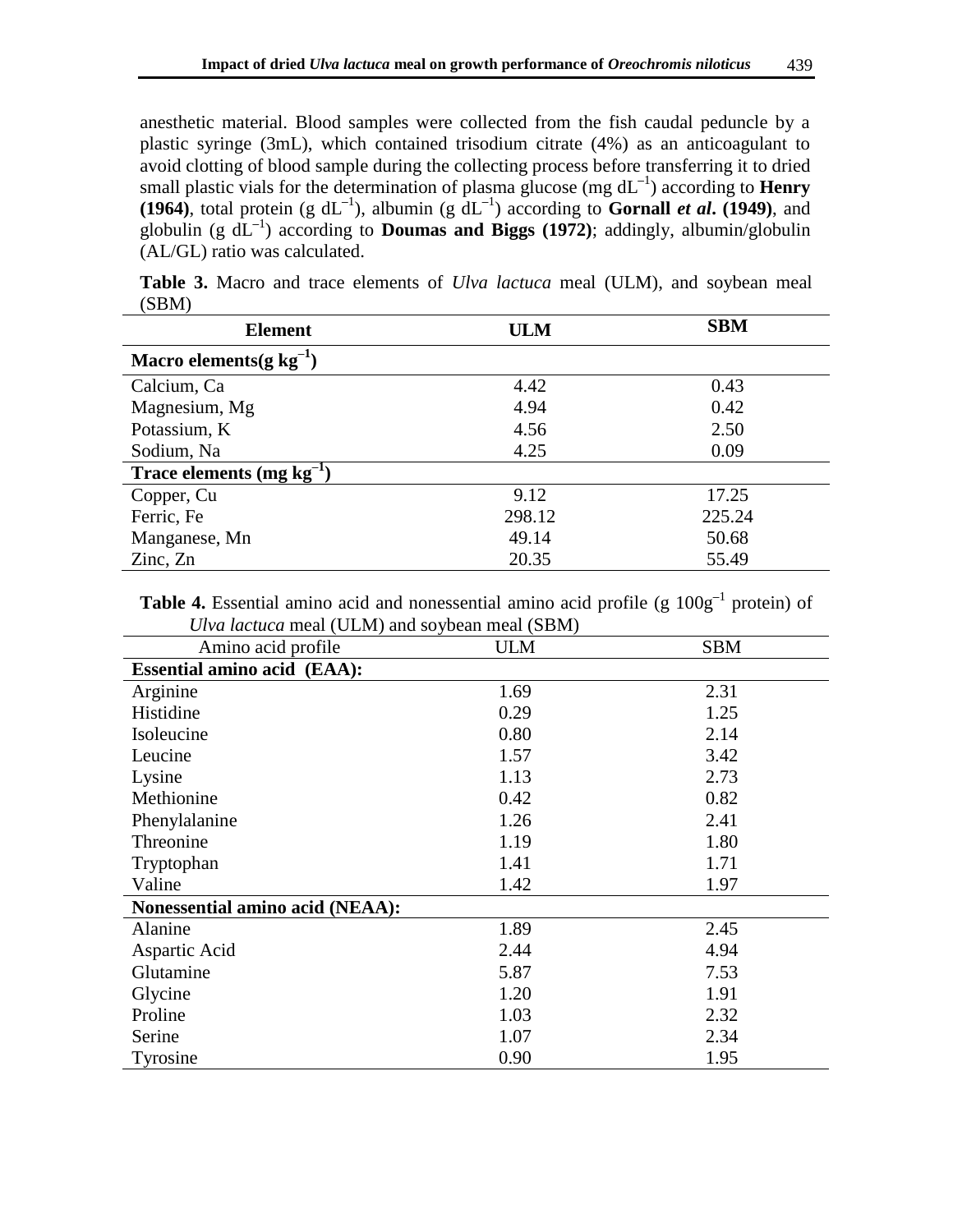#### **8. Statistical analysis of data**

All data were statistically analyzed using ANOVA, F-test, and least significant difference (L.S.D) procedures available in SAS® software package, version 9.1 **(SAS, 2004)**, where the following model was used;

# $Y_{ii} = \mu + \alpha_i + e_{ii}$

Where,  $Y_{ii}$  = the observation of the fish with eaten diet;  $\mu$  = overall mean;  $\alpha_i$  = effect of j the effect of diet.  $e_{ij}$  = random error assumed to be independently and randomly distributed. Data normality was tested according to Kolmogorov-Smirnov **(Frank & Massey, 1951)**. Analyses were run by Duncan's test at 5% significance in the software  $SAS^{\circledR}$ .

#### **RESULTS**

#### **1. Water quality parameters**

Data of water quality parameters (temperature, pH, TAN, and DO) are shown in Table (5). Water temperature throughout the experiment was within the average of 28.48  $^{\circ}$ C, pH value was 7.82, DO average was 6.90 mg L<sup>-1</sup>, and TAN value was 0.002 mg L<sup>-1</sup>.

**Table 5.** Effect of partially replacement of soybean meal (SBM) with different levels 0, 5, 15, 25 and 35% of *Ulva lactuca* meal (ULM) on rearing water quality parameters of the Nile tilapia fry

|                             | раганісість от ше тупе піаріа п у |                   |                              |                                 |
|-----------------------------|-----------------------------------|-------------------|------------------------------|---------------------------------|
| Diet*                       | Temperature                       | pH                | D <sub>O</sub>               | <b>TAN</b>                      |
|                             | $^{\circ}\mathrm{C}$              |                   | $(mg L^{-1})$                | $(mg L^{-1})$                   |
| $D_1$                       | $28.40 \pm 0.25$                  | $7.60 \pm 0.10^c$ | $6.60 \pm 0.11$ <sup>c</sup> | $0.001 \pm 0.0001$ <sup>c</sup> |
| $D_2$                       | $28.50+0.10$                      | $7.90 \pm 0.11^b$ | $6.90 \pm 0.10^b$            | $0.002 \pm 0.0001^b$            |
| $D_3$                       | $28.60 \pm 0.15$                  | $8.10 \pm 0.10^a$ | $7.40 \pm 0.12^a$            | $0.003 \pm 0.0001^a$            |
| $D_4$                       | $28.40 \pm 0.10$                  | $7.90 \pm 0.14^b$ | $6.90\pm0.11^{b}$            | $0.002 \pm 0.0001^b$            |
| $D_5$                       | $28.40 \pm 0.12$                  | $7.60 \pm 0.10^c$ | $6.70 \pm 0.14$ <sup>c</sup> | $0.001 \pm 0.0001$ <sup>c</sup> |
| Overall mean                | 28.48                             | 7.82              | 6.90                         | 0.002                           |
| **<br>C.V.                  | 0.55                              | 2.15              | 6.20                         | 0.0001                          |
| ***<br>L.S.D ( $P < 0.05$ ) | 0.53                              | 0.50              | 0.41                         | 0.0001                          |

 $*$  D<sub>1</sub> (as a control diet 0.0% ULM); diets 2, 3, 4, and 5 contained 5, 15, 25, and 35% of ULM instead of SBM.

<sup>\*</sup> Coffvar

\*\*\* Mean followed by different letters in the same column significantly differs at  $P < 0.05$ . DO= Dissolved oxygen; TAN= Total ammonia-nitrogen.

#### **2. Fish growth performance**

Growth performance parameters as final weight (FW), TWG, ADG, and SGR of *O. niloticus* fed different levels (0, 5, 15, 25 and 35%) of ULM instead of SBM are shown in Table (6). The highest values of the growth performance parameters (FW, TWG, ADG, and SGR) were recorded in fish fed diet containing 15% ULM instead of SBM  $(D_3)$ , followed by those fed diets No. 4, 2, 5 and 1, respectively, with significant differences (*P*<0.05) between all treatments in all the above parameters. Meanwhile, the lowest values for FW, TWG, ADG, and SGR were recorded in fish fed the control diet  $(D_1)$ , without significant differences ( $P > 0.05$ ) with fish fed  $D_5$ .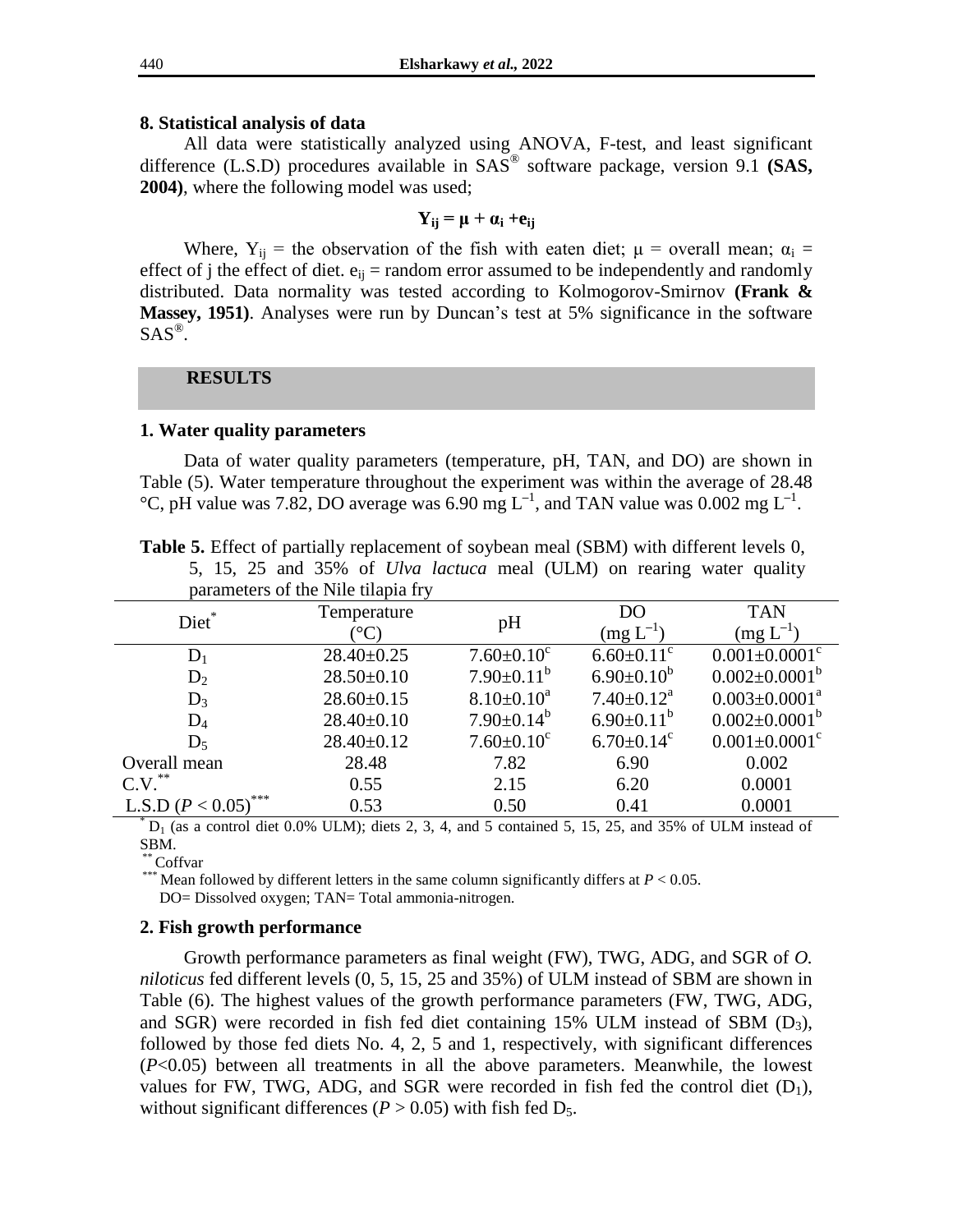|                         |                           | Body weight               | TWG <sup>1</sup>            | ADC <sup>2</sup>                            | $SGR^3$                 |  |
|-------------------------|---------------------------|---------------------------|-----------------------------|---------------------------------------------|-------------------------|--|
| Diet*                   | Initial                   | Final                     | $(g$ fish <sup>-1</sup> )   | $(g$ fish <sup>-1</sup> day <sup>-1</sup> ) | $(\% \ day^{-1})$       |  |
|                         | $(g$ fish <sup>-1</sup> ) | $(g$ fish <sup>-1</sup> ) |                             |                                             |                         |  |
| $D_1$                   | $0.82 \pm 0.01$           | $14.16^{d+0.05}$          | $13.34^{\mathrm{d}}\pm0.05$ | $0.16^d \pm 0.001$                          | $3.38^d \pm 0.01$       |  |
| $D_2$                   | $0.82 \pm 0.01$           | $16.61^{\circ}$ ±0.18     | $15.78^{\circ} \pm 0.18$    | $0.19^{\circ}$ ±0.001                       | $3.57^{\circ} \pm 0.03$ |  |
| $D_3$                   | $0.82 \pm 0.01$           | $22.73^{\circ}$ ±0.09     | $21.92^a \pm 0.09$          | $0.26^a \pm 0.001$                          | $3.96^a \pm 0.01$       |  |
| $D_4$                   | $0.83 \pm 0.01$           | $17.28^b \pm 0.06$        | $16.45^{\circ}$ ±0.06       | $0.20^b \pm 0.001$                          | $3.62^b \pm 0.01$       |  |
| $D_5$                   | $0.83 \pm 0.02$           | $14.36^{\rm d} \pm 0.06$  | $13.53^{\text{d}}\pm 0.06$  | $0.16^d \pm 0.001$                          | $3.89^{\rm d} \pm 0.01$ |  |
| Overall mean            | 0.82                      | 17.03                     | 16.20                       | 0.19                                        | 3.59                    |  |
| $C.V.^{**}$             | 0.02                      | 0.37                      | 0.37                        | 0.001                                       | 0.05                    |  |
| ***<br>L.S.D $(P<0.05)$ | 1.02                      | 0.84                      | 0.89                        | 0.001                                       | 0.59                    |  |

**Table 6.** Effect of partially replacement of soybean meal (SBM) with different levels 0, 5, 15, 25 and 35% of *Ulva lactuca* meal (ULM) on growth performance of the Nile tilapia fry

 $D_1$  (as a control diet 0.0% ULM); diets 2, 3, 4, and 5 contained 5, 15, 25, and 35% of ULM instead of SBM.

\* Coffvar

<sup>\*\*\*</sup> Mean followed by different letters in the same column significantly differs at  $P < 0.05$ .

<sup>1</sup>TWG = total weight gain; <sup>2</sup>ADG = Average daily gain; <sup>3</sup>SGR = Specific growth rate.

# **3. Condition factor**

Data of Fulton's condition factor (K) of the Nile tilapia fry are shown in Fig. (1). The highest value of K-factor (1.71%) was recorded in fish fed  $D_3$ , followed by those fed diets 4, 2, 1, and 5, with significant differences between all treatments (*P*<0.05) except fish fed  $D_2$  and  $D_4$ . The lowest K-factor (1.11%) was obtained for the Nile tilapia fed diet containing the high level of ULM  $(35\%)$  instead of SBM  $(D_5)$ .

# **4. Feed and nutrients utilization**

Feed and nutrients utilization as feed intake (FI), FCR, PER, PPV, and EU of the Nile tilapia fry are shown in Table (7). The highest values of FI, PER, PPV, and EU and the best FCR were registered in fish fed D3, containing 15% of ULM instead of SBM. No significant differences ( $P > 0.05$ ) were observed among all treatments of FI. Meanwhile, fish fed the control diet showed the lowest values of PER (1.16), PPV (18.53%), and EU (10.99%) and the worst FCR (2.86), while those fed  $D_2$  achieved the lowest FI (33.62g)  $\text{fish}^{-1}$ ).

# **5. Carcass composition**

Carcass composition of the Nile tilapia fry as DM, CP, EE, ash, and EC are shown in Table (8). No significant difference (*P*>0.05) was detected in DM, EE, and EC among all treatments. However, significant differences (*P*<0.05) were observed between treatments in CP and ash contents. DM recorded the highest value in fish fed  $D_3$ (28.67%), while the lowest value was recorded in fish fed  $D_5$  (27.87%). The highest CP content (58.89%) was noted in the Nile tilapia fry fed diet  $D_3$ , while the lowest value of CP content (57.22%) was recorded in fish fed the control diet  $(D_1)$ . No significant differences of CP content were recorded among fish fed  $D_2$ ,  $D_3$ , and  $D_4$  (58.78, 58.89, and 58.64, respectively). On the other hand, the highest value of EE (23.88%) was recorded in fish fed  $D_5$ , while the lowest value was determined in fish fed the control diet  $(D_1)$ .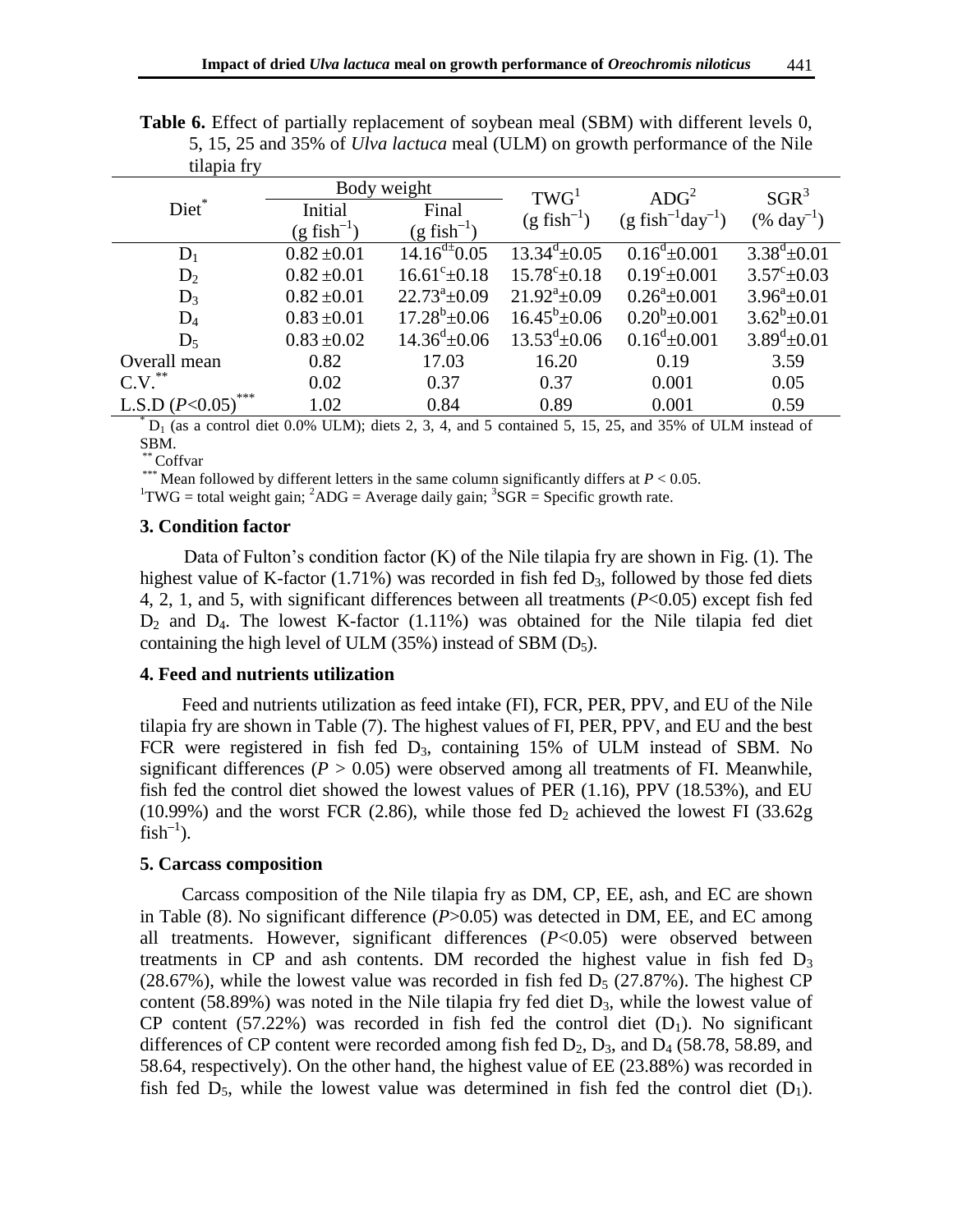Regarding the ash content, fish fed the control diet  $(D_1)$  recorded the highest value (19.35%), while the lowest value (17.49%) was recorded in fish fed  $D_2$ . The highest EC (556.36 Kcal/100g) was shown in fish fed  $D_2$ , while the lowest value was recorded in fish fed the control diet  $(D_1)$ .

## **6. Hepatosomatic index and physiological responses**

Data of fish HSI, plasma glucose, total protein, albumin (AL), globulin (GL), and Al/GL ratio are shown in Table (9). Fish fed the control diet  $(D_1)$  achieved the highest value of HSI (2.15%), while fish fed  $D_3$  registered the lowest value (1.76%). The same trend was observed in plasma glucose (mg  $dL^{-1}$ ), where fish fed the control diet (D<sub>1</sub>) achieved the highest value (176.70 mg  $dL^{-1}$ ), while those fed  $D_3$  realized the lowest value (141.11 mg  $dL^{-1}$ ). Differences were significant ( $P < 0.05$ ) in HSI between treatments, except for fish fed  $D_2$  (1.98%) and  $D_5$  (1.92%). On the contrary, differences were not significant ( $P > 0.05$ ) in glucose between all treatments, except for fish fed  $D_3$ . On the other hand, fish fed  $D_3$  achieved the highest value of plasma total protein, albumin, and globulin, while the lowest values recorded of fish fed the control diet  $(D_1)$ , where the differences were significant  $(P < 0.05)$  between all treatments of above parameters. Regarding to Al/GL ratio, fish fed  $D_5$  recorded the highest value (1.58), while those fed  $D_2$  recorded the lowest value (1.27). Yet, differences between all treatments of Al/GL ratio were significantly different  $(P < 0.05)$ .



**Fig. 1.** Effect of partially replacement of soybean meal (SBM) with different levels 0, 5, 15, 25, and 35% of *Ulva lactuca* meal (ULM) on Fulton's condition factor (K) of the Nile tilapia fry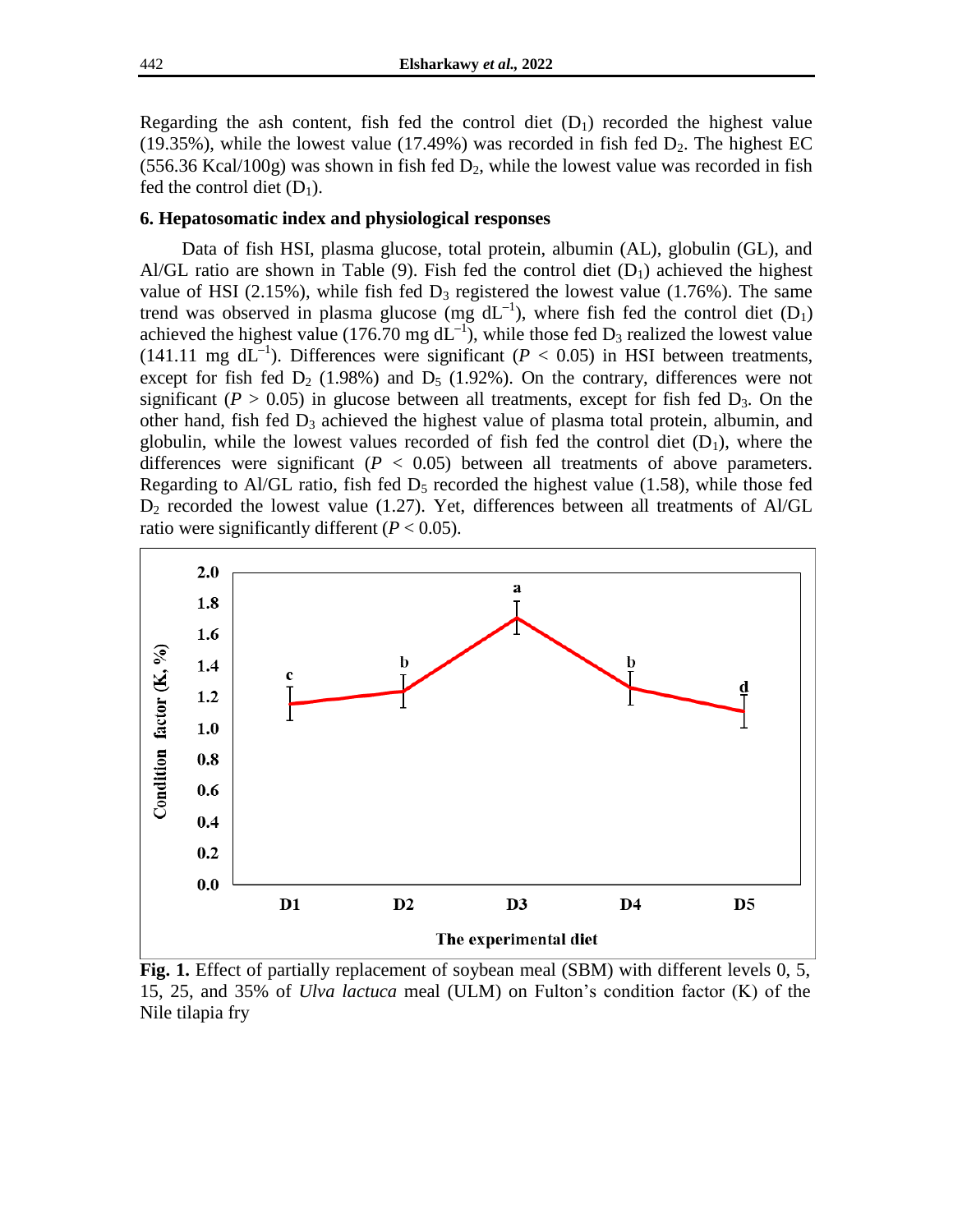|                                                                          |                    | Feed                           | Protein utilization                   | Energy                   |                       |
|--------------------------------------------------------------------------|--------------------|--------------------------------|---------------------------------------|--------------------------|-----------------------|
| Feed intake<br>Diet*<br>conversion<br>$(g$ fish <sup>-1</sup> )<br>ratio |                    | Protein<br>Efficiency<br>ratio | Protein<br>productive<br>value $(\%)$ | utilization<br>(% )      |                       |
| $D_1$                                                                    | $38.14^a \pm 0.13$ | $2.86^a \pm 0.12$              | $1.16^b \pm 0.05$                     | $18.53^{\circ} \pm 1.50$ | $10.99^{\circ}$ ±0.86 |
| $D_2$                                                                    | $33.62^a \pm 0.13$ | $2.13^{\circ}$ ±0.02           | $1.44^{ab}$ + 0.09                    | $25.78^b \pm 0.33$       | $15.11^b \pm 0.24$    |
| $D_3$                                                                    | $40.98^a \pm 0.28$ | $1.87^{\circ}$ ± 0.02          | $1.61^a \pm 0.14$                     | $29.99^a \pm 0.28$       | $17.44^a \pm 0.17$    |
| $D_4$                                                                    | $39.98^a \pm 1.63$ | $2.43^b \pm 0.09$              | $1.48^{ab}$ ± 0.07                    | $22.94^b \pm 1.09$       | $13.38^b \pm 0.62$    |
| $D_5$                                                                    | $38.15^a \pm 1.15$ | $2.82^a \pm 0.09$              | $1.34^{ab}$ + 0.11                    | $19.01^{\circ}$ ±0.80    | $11.23^{\circ}$ ±0.45 |
| Overall mean                                                             | 38.17              | 2.42                           | 1.40                                  | 23.24                    | 13.63                 |
| C.V.                                                                     | 4.05               | 0.30                           | 0.36                                  | 3.37                     | 1.95                  |
| L.S.D $(P<0.05)$                                                         | 4.12               | 4.77                           | 9.99                                  | 5.65                     | 5.55                  |

Table 7. The effect of partially replacement of soybean meal (SBM) with different levels 0, 5, 15, 25 and 35% of *Ulva lactuca* meal (ULM) on feed and nutrients utilization of the Nile tilapia fry

 ${}^*D_1$  (as a control diet 0.0% ULM); diets 2, 3, 4, and 5 contained 5, 15, 25, and 35% of ULM instead of SBM.

\* Coffvar

\*\*\* Mean followed by different letters in the same column significantly differs at  $P < 0.05$ .

|                  | <b>Table 8:</b> Effect of partially replacement of soybean meal (SBM) with different levels 0, |  |
|------------------|------------------------------------------------------------------------------------------------|--|
|                  | 5, 15, 25 and 35% of <i>Ulva lactuca</i> meal (ULM) on whole body composition of the           |  |
| Nile tilapia fry |                                                                                                |  |

|                               |                      | % On dry matter basis    | Energy           |                       |                    |
|-------------------------------|----------------------|--------------------------|------------------|-----------------------|--------------------|
| Diet*                         | Dry matter<br>$(\%)$ | Crude                    | Ether            | Ash                   | content            |
|                               |                      | protein                  | extract          |                       | $(Kcal 100g^{-1})$ |
| $D_1$                         | $27.88 \pm 0.73$     | $57.22^{\circ} \pm 0.41$ | $23.43 \pm 0.12$ | $19.35^a \pm 0.26$    | 544.13±3.51        |
| $D_2$                         | $28.15 \pm 0.06$     | $58.78^a \pm 0.34$       | $23.73 \pm 0.33$ | $17.49^b \pm 0.67$    | 556.36±5.04        |
| $D_3$                         | $28.67 \pm 0.03$     | $58.89^a \pm 0.01$       | $23.50 \pm 0.01$ | $17.61^{ab} \pm 0.02$ | 554.82±0.24        |
| $D_4$                         | $28.50 \pm 0.24$     | $58.64^a \pm 0.12$       | $23.63 \pm 0.05$ | $17.73^{ab} \pm 0.06$ | $554.62 \pm 0.21$  |
| $D_5$                         | $27.87 \pm 0.15$     | $57.65^b \pm 0.07$       | $23.88 \pm 0.14$ | $18.47^{ab} \pm 0.04$ | 551.39±0.73        |
| Overall mean                  | 28.17                | 58.28                    | 23.73            | 17.98                 | 553.56             |
| $C.V.^{**}$                   | 1.61                 | 0.67                     | 0.59             | 1.12                  | 8.34               |
| L.S.D $(P<0.05)$ <sup>*</sup> | 2.22                 | 0.45                     | 0.96             | 2.42                  | 0.59               |

 $D_1$  (as a control diet 0.0% ULM); diets 2, 3, 4, and 5 contained 5, 15, 25, and 35% of ULM instead of SBM.

Coffvar

<sup>\*\*\*</sup> Mean followed by different letters in the same column significantly differs at  $P < 0.05$ .

## **DISCUSSION**

Water quality requirements are essential to a healthy, balanced, and functioning aquaculture system **(Bhatnagar & Devi, 2013)**. Thus, in the present study, the quality parameters of the Nile tilapia rearing water, including temperature, pH, TAN, and DO were routinely measured, where all these parameters were within the acceptable ranges for rearing the Nile tilapia fry as cited in **Boyd (1998)**, without harmful effects on fish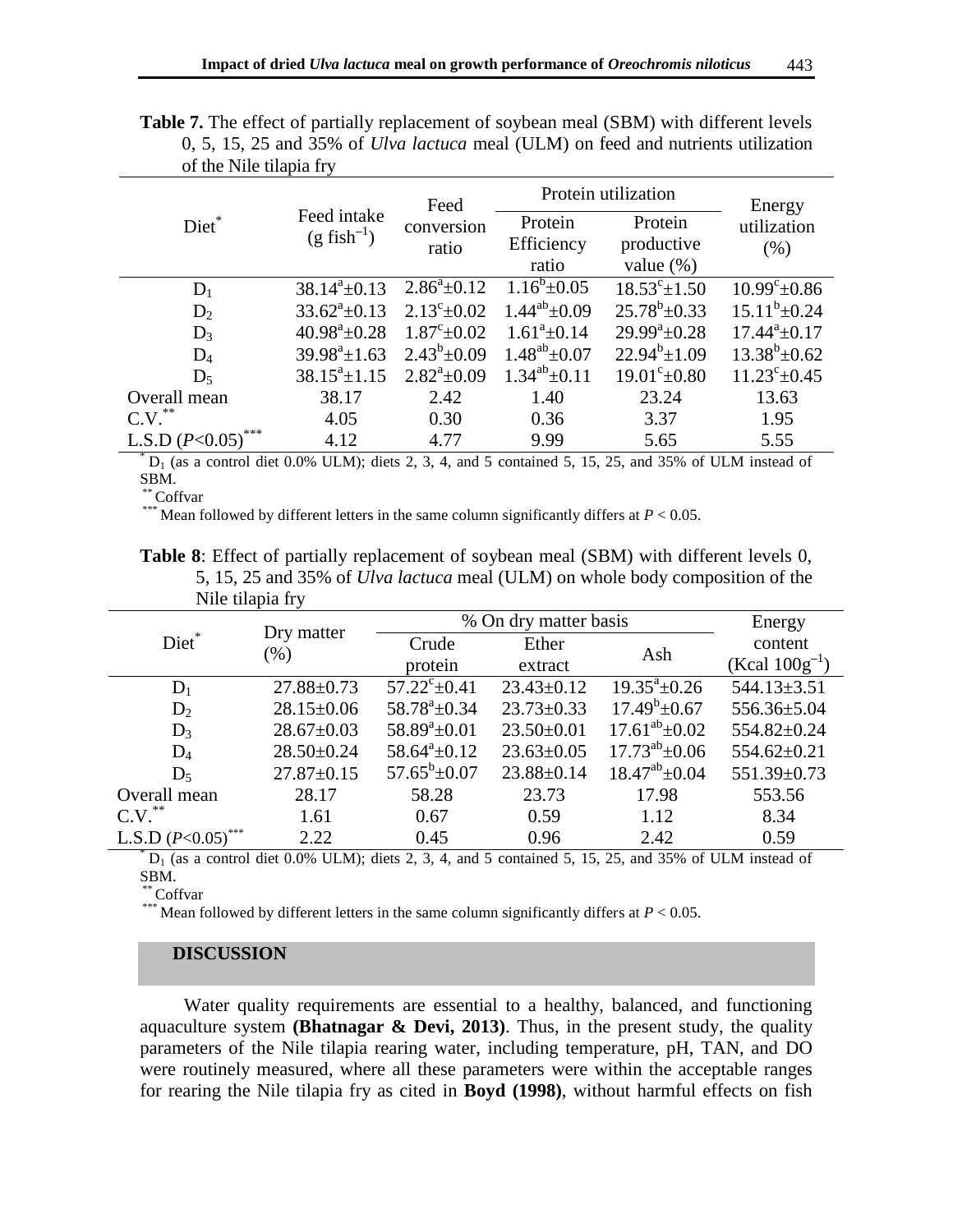during all the experimental period. Generally, the best-preferred temperature range for optimum growth of tilapia is 25 to 27°C, while the perfect pH ranges between 6 and 9 **(Ekubo & Abowei, 2011)**. In addition, the tested water quality parameters are not adversely affected by the dietary replacement of SBM by different levels of ULM.

**Table 9.** The effect of partially replacement of soybean meal (SBM) with different levels 0, 5, 15, 25 and 35% of *Ulva lactuca* meal (ULM) on hepatosomatic index, plasma glucose, total protein, albumin, globulin, and albumin/globulin ratio of the Nile tilapia fry

| Diet*            | <b>HSI</b><br>(% )    | Glucose<br>$(mg dL^{-1})$ | Total<br>protein<br>$(g \, dL^{-1})$ | Albumin<br>$(g dL^{-1})$     | Globulin<br>$(g dL^{-1})$ | AL/GL<br>ratio        |
|------------------|-----------------------|---------------------------|--------------------------------------|------------------------------|---------------------------|-----------------------|
| $\rm D_1$        | $2.15^a \pm 0.01$     | $176.70^a \pm 1.01$       | $4.62^{\circ}$ ±0.01                 | $1.35^{\rm e}{\pm}0.01$      | $0.87^{\rm e}{\pm}0.02$   | $1.55^a \pm 0.02$     |
| $D_2$            | $1.98^b \pm 0.03$     | $164.30^a \pm 1.10$       | $5.23^{\circ}$ ±0.01                 | $1.72^{\circ}$ ±0.01         | $1.35^{\circ}$ ± 0.02     | $1.27^{\circ}$ + 0.02 |
| $D_3$            | $1.76^{\circ}$ ± 0.01 | $141.11^{b} \pm 1.12$     | $6.38^a \pm 0.01$                    | $2.64^a \pm 0.01$            | $1.75^{\circ}$ ±0.02      | $1.51^a \pm 0.02$     |
| $D_4$            | $1.82^{\circ}$ ± 0.03 | $157.10^a \pm 1.15$       | $5.43^b \pm 0.01$                    | $2.10^{b} \pm 0.01$          | $1.42^b \pm 0.02$         | $1.48^b \pm 0.02$     |
| $D_5$            | $1.92^b + 0.12$       | $168.40^a \pm 1.11$       | $4.75^{\rm d}$ ±0.09                 | $1.42^{\mathrm{d}} \pm 0.01$ | $0.92^{\rm d}$ + 0.02     | $1.58^a \pm 0.02$     |
| Overall mean     | 1.5                   | 161.52                    | 5.285                                | 1.84                         | 1.26                      | 1.48                  |
| **<br>C.V.       | 0.43                  | 3.25                      | 0.18                                 | 0.72                         | 0.18                      | 0.40                  |
| L.S.D $(P<0.05)$ | 10.19                 | 11.75                     | 0.93                                 | 12.25                        | 8.37                      | 9.85                  |

 $*$  D<sub>1</sub> (as a control diet 0.0% ULM); diets 2, 3, 4, and 5 contained 5, 15, 25, and 35% of ULM instead of SBM.

\* Coffvar

<sup>\*\*\*</sup> Mean followed by different letters in the same column significantly differs at  $P < 0.05$ .

HSI (%) = Hepatosomatic index;  $AL/GL = Albumin/Globulin ratio$ .

Fish growth performance depends on a wide range of biotic and abiotic factors **(Mahavadiya** *et al***., 2018)**. In the present study, the Nile tilapia fingerlings fed diet containing 15% ULM instead of SBM  $(D_3)$  recorded the highest significant growth performance parameters among other dietary replacement levels and the control diet as well. These positive effects on fish growth performance may be due to the abundance of vitamins, minerals, and bioactive compounds in seaweeds, which may promote lipid mobilization, improve absorption, and assimilate the efficiency of treated fish **(Xuan** *et al***., 2013)**. In aquaculture respect, green seaweeds, *U. fasciata* and *Enteromorpha flaxusa*, exhibited a positive effect on the growth performance of rabbit fish fry and reduced the feed cost as added in half with artificial feed **(Abdel Aziz & Ragab, 2017)**. Thus, the use of moderate algal inclusion in fish feed has been recommended since it improves growth performance, feed utilization, carcass quality, higher survival rate, and assures better immune responses (**Hasan and Chakrabarti, 2009**).

In harmony with the obtained results, **El-Tawil (2010)** reported that green seaweeds (*Ulva sp.*) could be supplemented to the red tilapia (*Oreochromis sp.*) diet at an optimum level of 15% to improve growth performance without any adverse effect on feed efficiency or survival rate. In this respect, **Hussein (2017**) suggested that low algae inclusion (20% or less) in *O. niloticus* feed improves growth and digestive efficiency of feed than 30% inclusions and higher levels. Similarly, **Younis** *et al***. (2018)** indicated that dietary incorporation of red algae, *Gracilaria arcuate* less than 20% could be practicable to improve growth performance of *O. niloticus*, compared to the higher replacer levels of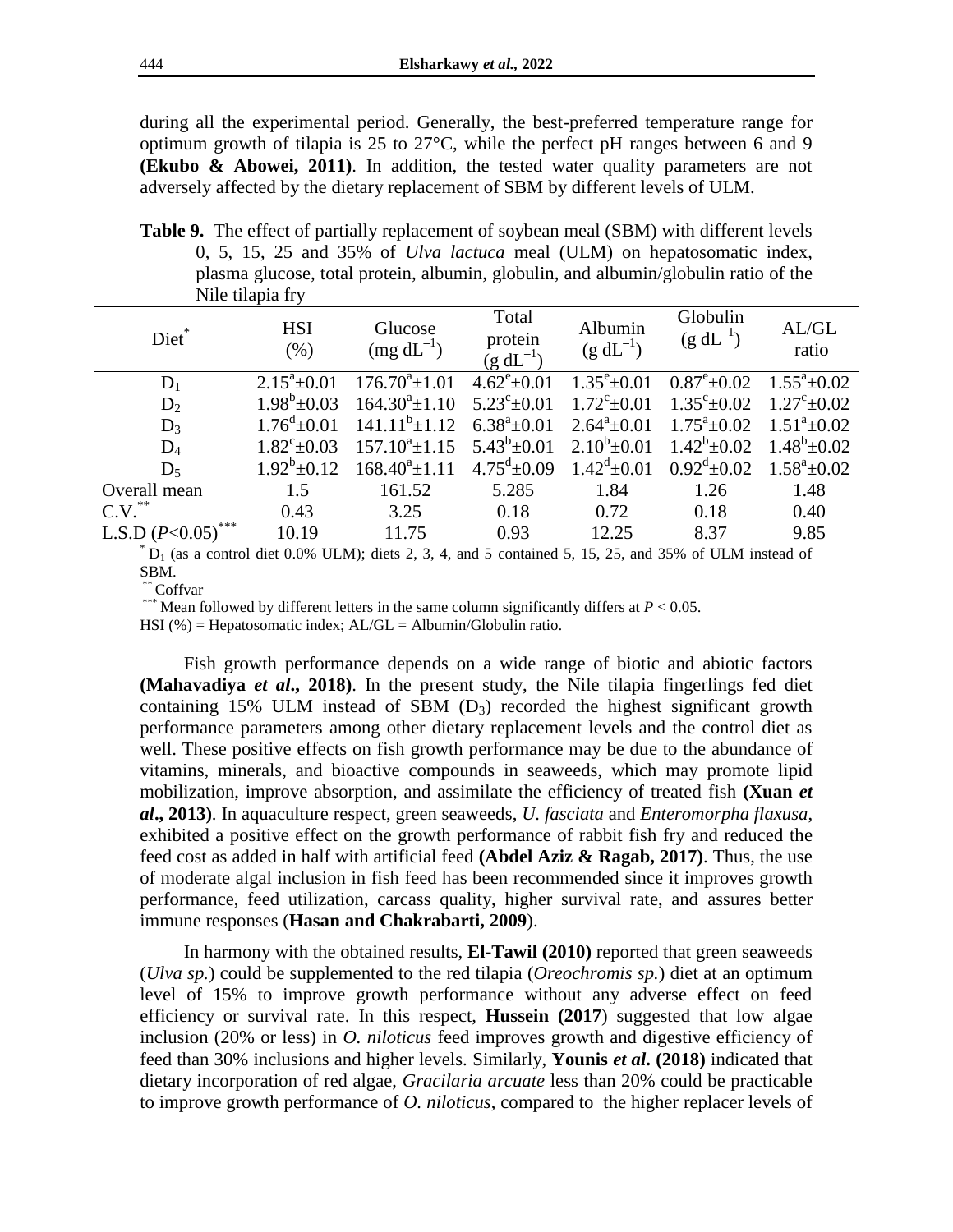fishmeal. The same positive effects on growth performance of *O. niloticus* were reported in **Arori** *et al***. (2019)**. Some studies showed that the superiority of fish fed low levels of macroalgae might be attributed to its gross energy content, which affects fish appetite and, in turn, gastric evacuation time, and feed gastric evacuation rate, that decreases with the decreasing energy content in feed **(Hlophe & Moyo, 2011)**. Meanwhile, other studies attributed the decrease of fish growth and feed utilization when the diet contained the higher levels of seaweeds to the presence of anti-nutritional factors, viz. saponin, tannins and gossypols that occur in several plants **(Francis** *et al***., 2001)**, which interfere with digestion and absorption of food, thus depressing the growth of fish **(Hajra** *et al***., 2013)**. Inversely with the current findings, no significant effect was detected on the growth performance and feed utilization of *Sparus aurata* and *Dicentrarchus labrax* when fed green seaweed, *Ulva ohnoi* meal up to 5% **(Martínez-Antequera** *et al***., 2021)**. Impaired growth rates and feed efficiency were noted when *U. ohnoi* was included in feeds for *Solea senegalensis* **(Vizcaíno** *et al***., 2019)**. Similar observations were noted in the case of African catfish, *Clarias gariepinus* fed dried marine seaweed, *Gracilaria arcuate* as a dietary replacer of fishmeal **(Al-Asgah** *et al***., 2016)**. In the same trend, **Guerreiro** *et al***. (2019)** found that no significant (*P* > 0.05) effect was recorded on the growth performance of *S. aurata* juveniles fed 5% *U. lactuca*, or 5% *Chondrus crispus* seaweeds meal. This conflicting trend between different studies is mainly due to the seaweed type, its levels, experimental fish species, age, and feeding habits of fish as well.

There are several dietary factors affecting the growth performance of fish; these include protein, energy, lipid and fiber content, as well as the presence of anti-nutritional factors **(Hlophe & Moyo, 2011)**. Further studies attributed retrogressive values in growth performance parameters to higher fiber content. In the present study, declining values in the growth performance parameters were detected in fish fed diet included increasing replacement level up to 15% of ULM, which may be due to higher fiber content compared to other experimental diets; despite that the fiber contents were lower than the levels recommended in **De Silva and Anderson (1995)** (80-90 g/kg) and **Al-Ogaily (1996)** (90- 120 g/kg). In agreement with the current findings, **Ulloa and Verreth (2002)** reported that high levels of dietary fiber reduce growth performance, feed and protein utilization of *O. aureus* fingerlings. In addition, **Majed** *et al***. (2006)** reported that higher crude fiber content in the diets reduce the digestibility of protein, the bioavailability of nutrients, which consequently led to reduce the growth performance of fish. In that respect, **Azaza**  *et al***. (2008)** found that a possible reason for diminished growth at higher level of ULM (30%) could be due to the high fiber content and its possible effects digestibility of protein and dry matter.

The condition factor (a length-weight relationship) is an essential tool in biology, physiology, ecology and stock assessment of fishes (*et al***., 2013**). The condition factor might be influenced by sex, age, species type, maturity and environmental conditions (**Anyanwu** *et al***., 2007**). The obtained data herein revealed that fish fed diet inclusion of 15% ULM instead of SBM significantly increased of condition factor among other experimental diets. The highest value of condition factor recorded for fish fed  $D_3$  is in harmony with the obtained results regarding the positive effects of  $D_3$  on growth performance parameters among other experimental diets as well, which also indicated of the good health condition during the experiment and it is indicating an isometric growth, which is the desirable for fish farm. In that respect, **Migiro** *et al***.**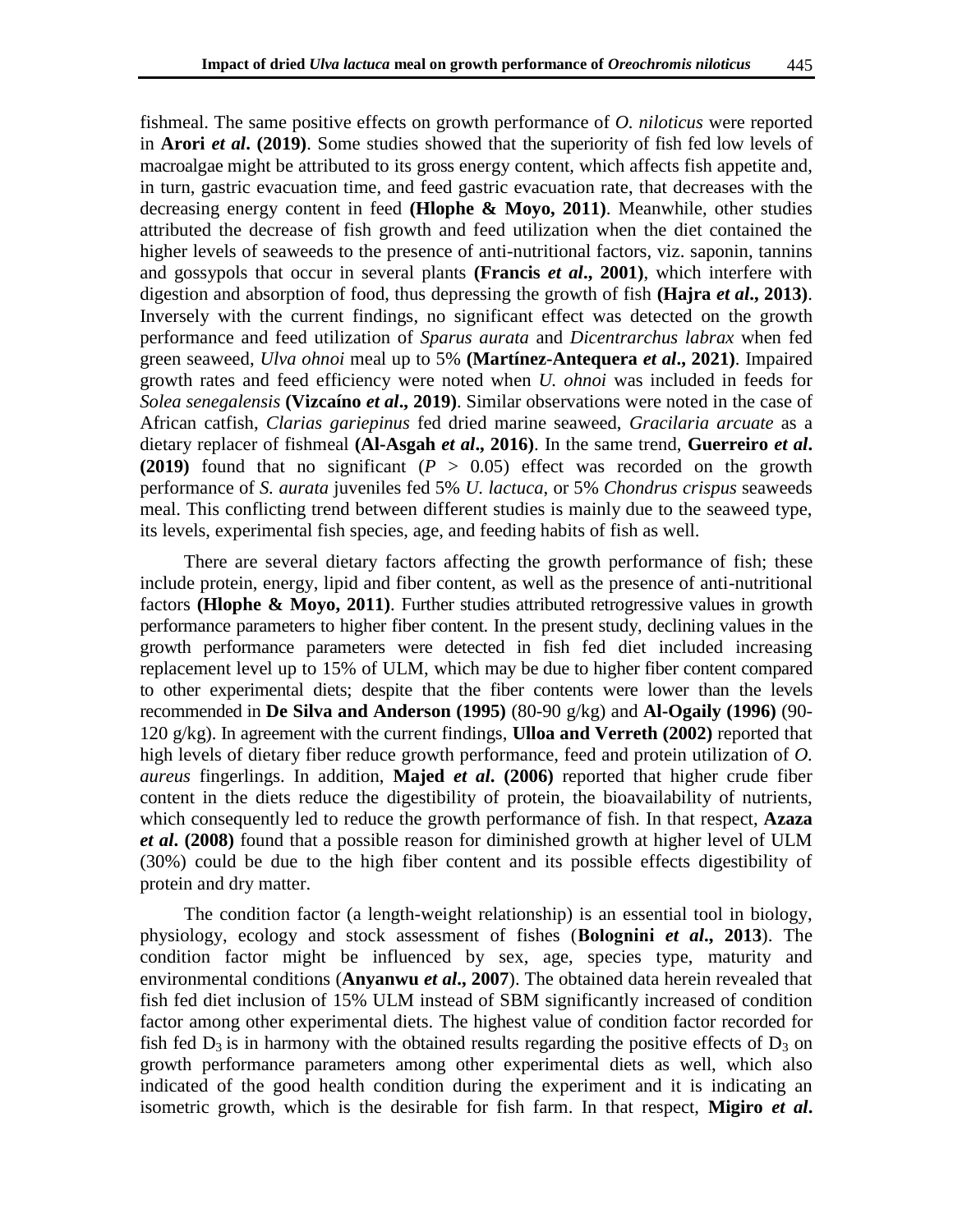**(2014)** suggested that fish were provided a favourable condition and were in good health. As in the current findings, **Ighwela** *et al***. (2011)** also found that a significant correlation between length and weight, while the condition factor computed for *O. niloticus*. In concurrence with our study, **Shahabuddin** *et al.* **(2015)** reported that gradually incorporation of red alga, *Pyropia pheroplasts* in *O. niloticus* juvenile's diet had a positive effect on the condition factor. In addition, **Younis** *et al.* **(2018)** recorded a constant condition factor of 1.6 for Nile tilapia fed diets containing red algae, *Gracilaria arcuate.*

It is remarkable that the algae ULM showed superiority, especially at 15% level instead of SBM of *O. niloticus* diet, regarding the feed and nutrients utilization parameters than other experimental diets. Many researchers have used many types of seaweeds as feed for other fish species (**Kotit, 2018; Vizcaíno** *et al***., 2019**). Most of these studies found a progressive result of using seaweeds in fish feeding, regarding to improve growth performance, feed utilization, nutrients retention, survival, carcass quality, immune responses, stress and disease tolerance (**Magnoni** *et al***., 2017**), in association with a strengthening of antioxidant systems (**Wu** *et al***., 2017**). In this manner, **El-Tawil (2010)** stated that the highest value of protein efficiency ratio (PER) and apparent net protein utilization (NPU) obtained with red tilapia fed diet containing *Ulva* meal. Yet, **Kamunde** *et al***. (2019)** suggested that dietary addition of 3% AquaArom (brown seaweeds, *Laminaria* sp.) significantly increased of PER, and tended to improve FCR of *Salmo salar*. As in the present study, laterally studies also found that the inclusion of different seaweeds (*Cystoseira barbata*, *Ulva lactuca*, *U. rigida*, and *G. cornea*) at high levels (20% and 30%) leads to a decline in all growth performance and feed utilization parameters (**Abdel-Warith** *et al***., 2016**). Whereas, high levels of crude fiber content cause more rapid passage of food through the gastrointestinal tract, thus decreasing significantly the time available for digestion, consequently led to adversely affecting nutrients absorption of the diet (**Shiau, 1997**). In addition, **Azaza** *et al.* **(2008)** stated that the apparent protein digestibility was lowest (69.91%) when Nile tilapia fed a diet containing 30% *U. rigida* meal, the authors confirmed that this could be due to existence of some of anti-nutritional factors such as saponins and phytates. Moreover, **Francis** *et al***. (2001)** reported that saponin could be caused by an effect on biological membrane by the permeability of the intestinal mucosal cells is increased, decreasing the activity of nutrients transport. In the same direction, **Martínez-Antequera** *et al***. (2021)** recently demonstrated that the incorporation of *Ulva* or *Gracilaria* species in the diet of *S. aurata* did not significantly affect the growth performance or feed utilization.

Proximate body composition is reflected as a good indicator of physiological and health statues of fish (**Saliu** *et al***., 2007**). The inclusion of a small amount of algal meal to the fish diet can have significant effects on carcass quality (**Valente** *et al***., 2006**). Protein content of seaweeds varies not only among species, but also among habitats, and the quality of seaweed protein is acceptable compared to other diet vegetables, mainly due to its high content of essential amino acids (**Stedt** *et al***., 2022**). Regarding to the fish carcass composition, no significant difference (*P*>0.05) in DM, EE, and EC among all the experimental diets. While, *O. niloticus* fry fed replacer diet with 15% ULM instead of SBM ( $D_3$ ) followed by  $D_2$ , and  $D_4$  significantly increased CP content compared to  $D_1$  and  $D_5$ . In addition, fish in  $D_3$  showed the highest DM content among other experimental diets. Meanwhile, high inclusion level of ULM  $(35\%, D_5)$  showed that significantly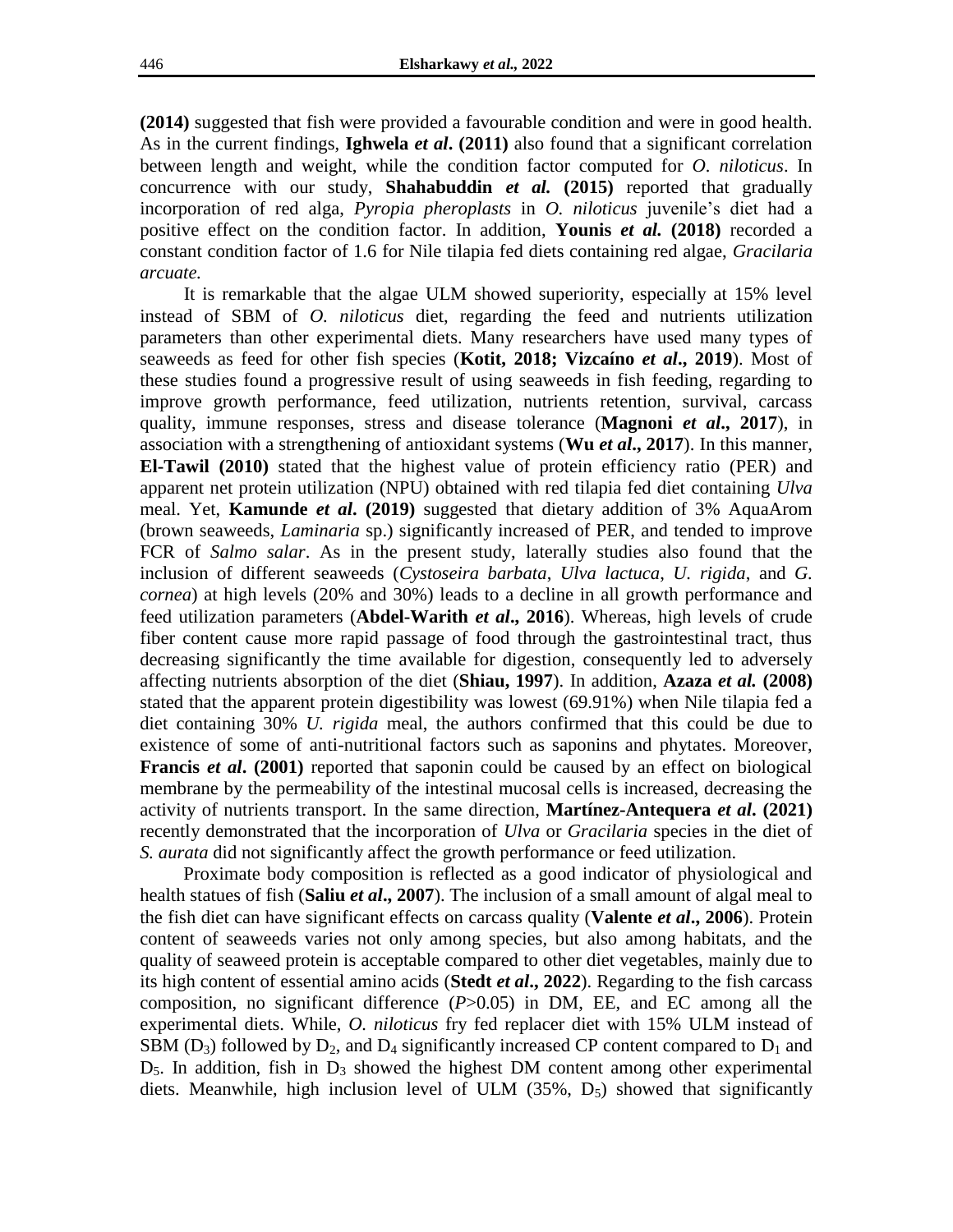decreased of CP, but increased EE contents among other diets. However, Nile tilapia fed 5% ULM  $(D_2)$  gave the highest value for EC and the lowest value for EE. Generally, it could be noted that there are unclear trend of the most carcass composition parameters among all dietary treatments. Similarly, with the current findings, **Natify** *et al***. (2015)** concluded that *U. lactuca* could be considered as a potential fish feed additive, where the incorporation of *U. lactuca* up to 5% allows a slight increase of fish body composition. The current findings agree with those obtained by **Azaza** *et al***., (2008)** who pointed out a reduction in body lipid and an improvement in protein content in the carcass when *Ulva*  meal was added to Nile tilapia diets. Benefits of inclusion of *Ulva* meal in practical diets may be interpreted by the presence of vitamin C, which affects lipid metabolism, especially lipolysis (**Ortiz** *et al***., 2006**). In this respect, **Ji** *et al***. (2003)** reported that ascorbic acid in diet stimulates lipolysis and depresses lipogenesis. In addition, **Brinker (2009)** stated that green seaweed contains soluble non-starch polysaccharides, which bind water or mineral exchange to absorb organic compounds. **Cruz-Suárez** *et al***. (2008)** also illustrated that seaweeds contain dimethyl sulphonyl propionate and amino acids as an attractant for fish, increases food consumption which resulted in improvement of PER, and FCR. On the other hand, **MacArtain** *et al***. (2007)** reported that the contribution of seaweed to energy requirements of animals is rather low because of the high fiber content and low digestibility of polysaccharides and the relatively low fat content.

Somatic indices, such as HSI, VSI and GSI, are used to evaluate the nutritional status of fish. HSI is an index of liver, which is more reliable measure of fish condition than simple morphometric indicators and is a good indicator of the energetic condition of fish (**Davidson and Marshall, 2010**). Partially, liver is an important organ for energy storage and is usually the first site for lipid (energy) storage in a number of benthic and demersal fish species (**[Rui,](https://www.ncbi.nlm.nih.gov/pubmed/?term=Rui%20L%5BAuthor%5D&cauthor=true&cauthor_uid=24692138) 2014**). In the present study, *O. niloticus* fry fed  $(D_3)$  showed the lowest value of HSI  $(\%)$ , and plasma glucose  $(mg dL^{-1})$ , besides the highest levels of plasma total protien (g  $dL^{-1}$ ), albumin (g  $dL^{-1}$ ) and globulin (g  $dL^{-1}$ ) and the best among all experimental diets. These current findings revealed that diet inclusion of ULM instead of SBM, especially with level not up to 15%  $(D_3)$  significantly improved the HSI and physiological responses of experimental fish than those treated with other experimental diets. As the obtained results herein, **Natify** *et al***. (2015)** found that reduction in HSI with *O. niloticus* fed *Ulva* supplemented diets and it was explained by the decreasing of fat deposition in liver, which clearly affected its weight. In the same line, **Hussein (2017)**  reported that inclusion of seaweed, *Taonia atomaria* in diets for *O. niloticus* led to significantly decreased of HSI compared to the control diet. Likewise, **Xuan** *et al***. (2013)** explained that dietary inclusion level of 20% of macro-algae, *Gracilaria lemaneiformis* significantly decrease HSI of the black sea bream. In contrast, **Guerreiro** *et al***. (2019)** found that no significant (*P* > 0.05) effect on HSI of *S. aurata* juveniles fed 5% *Chondrus crispus* seaweed meal. On the contrary, with the current findings and previous studies as well, **Nur** *et al***. (2020)** recently reported that dietary incorporation of 30% seaweed (*Hypnea musciformis*) as fishmeal replacement significantly increase HSI of *O. niloticus* than those fed the control diet.

Blood biochemical parameters are closely associated to fish health and their immune responses. The results of plasma biochemical parameters as glucose, total protein, albumin, and globulin in the current study are in accordance with those obtained by **Fadl** *et al***. (2017)** and **Mahmoud** *et al***. (2020)** when tilapia fed *Chlorella vulgaris*, or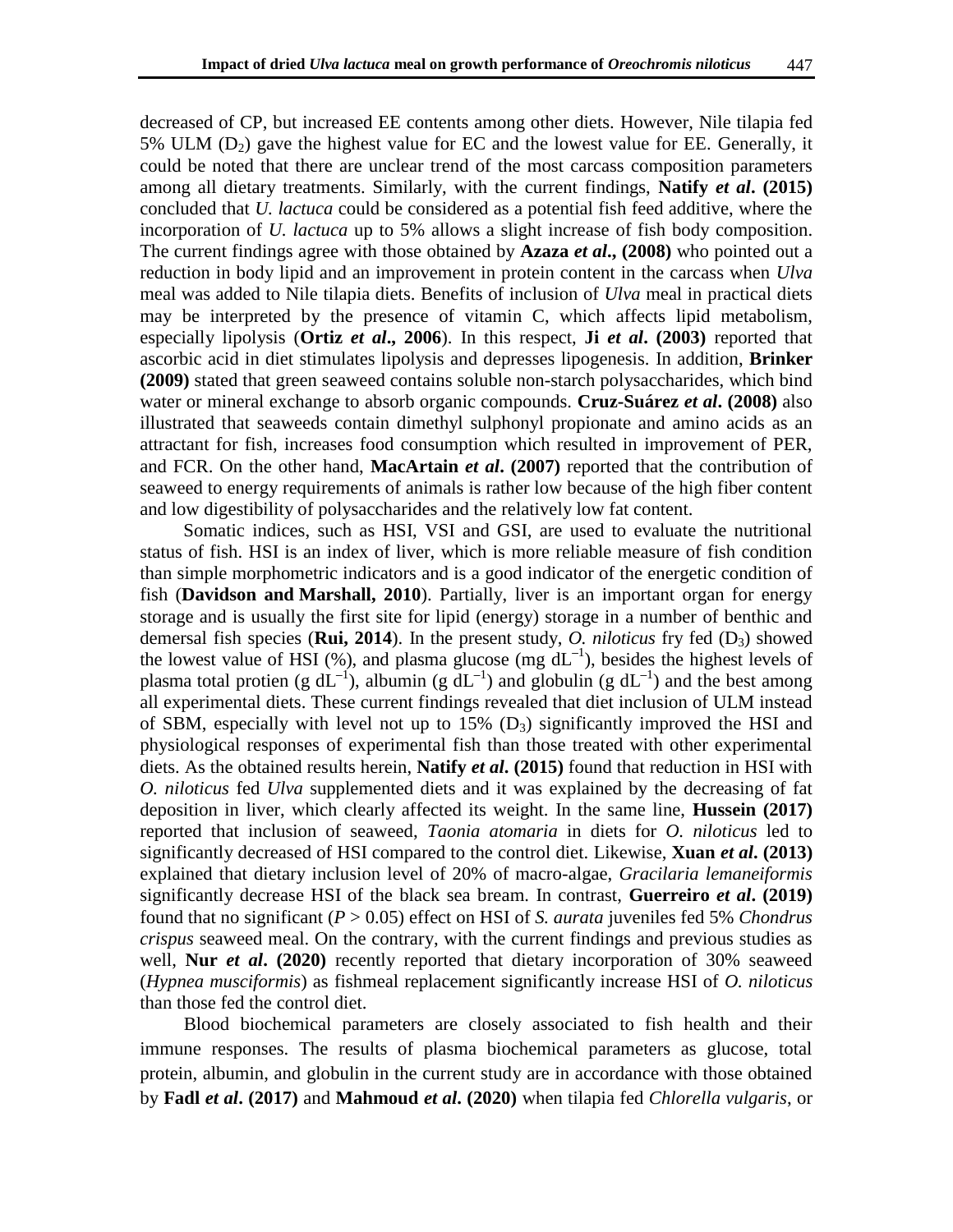*Schizochytrium* sp. serum glucose was significantly lower, while total protein were significantly higher compared to fish fed the control diet. Similarly, with the current findings, **Natify** *et al***. (2015**) reported that the incorporation 5% of *U. lactuca* in *O. niloticus* diets promoted the immune responses parameters. In the same trend, *U. rigida*  low-level dietary incorporation has improved growth, feed efficiency, carcass quality, disease resistance, physiological activity and reduced stress response (**Valente** *et al***., 2006**). In this respect, **Guerreiro** *et al***. (2019)** reported that dietary incorporation of *Ulva*  leads to significantly lower of plasma glucose of *Sparus aurata* juveniles. In a recent study, **Jo Rivero (2021)** also suggested dietary supplementation of microalgae (*Chlorella*  sp*.*, *Haematococcus* sp*.*, and *Schizochytrium sp.*) at a level of 0.5% of each could be used as immune enhancer agents for juvenile rainbow trout, *Oncorhynchus mykiss*. Additionally, **Kamunde** *et al***. (2019)** suggested that dietary addition of AquaArom (brown seaweeds, *Laminaria* sp.) up to 10% significantly improve antioxidant capacity and alleviate the adversely effects of stressors such as temperature of *Salmo salar*. Inversely, **Khalafalla and El-Hais (2015)** reported that no significant effect were obtained for serum total protein, globulin and albumin of *O. niloticus* fingerlings fed red algae (*Pterocladia capillacea*) and green algae (*U. lactuca*). This greatly conflict between the findings of different studies may be due to some variations like algae species, dietary inclusion levels, exposure time, fish species, age, and the experimental management.

Finally, the positive effects of dietary ULM used in the present study as a replacer of SBM, especially at level  $15\%$  (D<sub>3</sub>) on growth performance, nutrients utilization, physiological, and immune responses of *O. niloticus* fingerlings among other experimental diets or the free-ULM control diet, may be due to its high nutritive values containing equitable amounts of pigments and vitamins (**Parisenti** *et al***., 2011** and **Christaki** *et al***., 2012**), and contains reasonable amounts of iodine and smart compound such as Dimethyl sulphonyl propionate (**Valente** *et al.,* **2021**). In addition, these beneficial effects of seaweeds were also recorded when addition or included in aqua feeds for other fish species (**Guerreiro** *et al***., 2019; Kamunde** *et al***., 2019; Jo Rivero, 2021**) may be due to many secondary metabolites produced by seaweeds included functional proteins (**Cruces** *et al***., 2012**), peptides (**Harnedy and FitzGerald, 2011**), amino acids (**Carreto and Carignan, 2011**), fatty acids (**Alamsjah** *et al***., 2007**), functional carbohydrates (**Karsten** *et al***., 1996**), vitamins (**Pinto** *et al***., 2003**), carotenoids, and phenolics (**Dethier** *et al***., 2005**), and other secondary metabolites (**Oliveira** *et al***., 2013; Svensson** *et al***., 2013**).

# **CONCLUSION**

From the obtained results in the present study, dietary replacement of SBM by different levels of ULM are promising to practicable for *O. niloticus* fingerlings, especially at level not up to 15% instead of SBM, regarding significantly increased the growth performance, and feed utilization, besides improved the physiological responses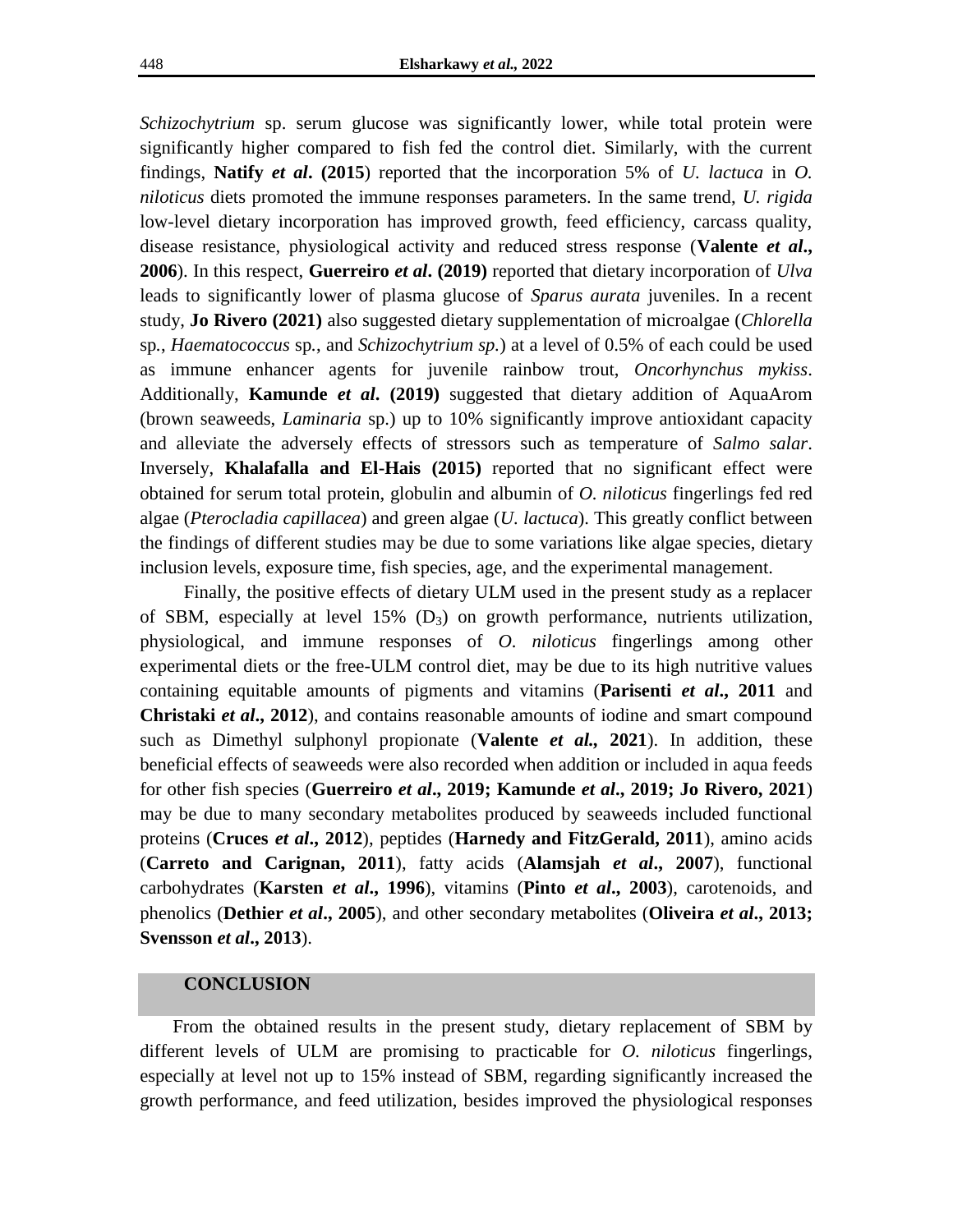of treated fish. These positive findings may be have an economic efficiency and environmental friendly effects for fish farmers. Meanwhile, further research should be done of this seaweed by using different techniques to improve its components bioavailability to fish, increase their potential in fish feeding, and to reduce the inverse effect of fiber content on fish' growth performance and feed utilization not only for *O. niloticus* fingerlings, but also for other freshwater or marine fish species at different life stages.

# **REFERENCES**

- **Abdel-Aziz, M.F.A.** and **Ragab, M.A. (2017).** Effect of use fresh macro algae (seaweed) *Ulva fasciata* and *Enteromorpha flaxusa* with or without artificial feed on growth performance and feed utilization of rabbitfish (*Siganus rivulatus*) fry. J. Aquac. Res. Dev., **8**(4): 1000482. Doi: 10.4172/2155-9546.1000482.
- **Abdel-Warith, A.A.; Younis, E.M.I.** and **Al-Asgah, N.A. (2016).** Potential use of green macro-algae, *Ulva lactuca* as a feed supplement in diets on growth performance, feed utilization and body composition of the African catfish, *Clarias gariepinus*. Saudi J. Biol. Sci., **23**: 404–409.
- **Akombo, P.M.; Atile, J.I.; Adikwu, I.A.** and **Araoye, E.P.A. (2013).** Morphometric measurements and growth patterns of four species of the genus Synodontis (Cuvier, 1816) from Lower Benue River, Makurdi, Nigeria. Int. J. Biol. Res., **1**(4): 59-65.
- **Alamsjah, M.A.; Hirao, S.; Ishibashi, F.; Oda, T.** and **Fujita, Y. (2007).** Algicidal activity of polyunsaturated fatty acids derived from *Ulva fasciata* and *U. pertusa*  (Ulvaceae, Chlorophyta) on phytoplankton. J. Appl. Phycol., **20**: 713–720. Doi:10.1007/s10811-007-9257-5.
- **Al-Asgah, N.A.; Younis, E.M.; Abdel-Warith, A.A.** and **Shamlol, F.S. (2016).** Evaluation of red seaweed *Gracilaria arcuate* as dietary ingredient in African catfish, *Clarias gariepinus*. Saudi J. Biol. Sci., **23**: 205–210. Doi: [http://dx.doi.org/10.1016/j.sjbs.2015.11.006.](http://dx.doi.org/10.1016/j.sjbs.2015.11.006)
- **Al-Ogaily, S. (1996).** Effect of feeding different levels of cellulose on the growth performance and body composition of *Oreochromis niloticus*. Arab Gulf J. Sci. Res., **14**: 731-745.
- **Anyanwu, P.E.; Okoro, B.C.; Anyanwu, A.O.; Matanmi, M.A.; Ebonwu, B.I.; Ayaobu-Cookey, I.K.; Hamzat, M.B.; Ihimekpen, F.** and **Afolabi, S.E. (2007).** Length-weight relationship, condition factor and sex ratio of African mud catfish (*Clarias gariepinus*) reared in indoor water recirculation system tanks. Res. J. Biol. Sci., **2**(7): 780–783.
- **AOAC, (2000).** Official methods of analysis of the AOAC ( $18<sup>th</sup>$  ed.). Washington, DC, USA.
- **APHA, (1992).** Standard Methods for the Examination of Water and Waste Water. American Public Health Association. Washington, DC., USA.
- **Arori, M.K.; Muthumbi, A.W.N.; Mutia, G.M.** and **Nyonje, B. (2019).** Potential of seaweeds (*Hypnea cornuta* and *Hypnea musciformis*) in Nile tilapia (*Oreochromis niloticus*) fingerlings diets. Int. J. Fish Aquat. Stud., **7**: 103–107.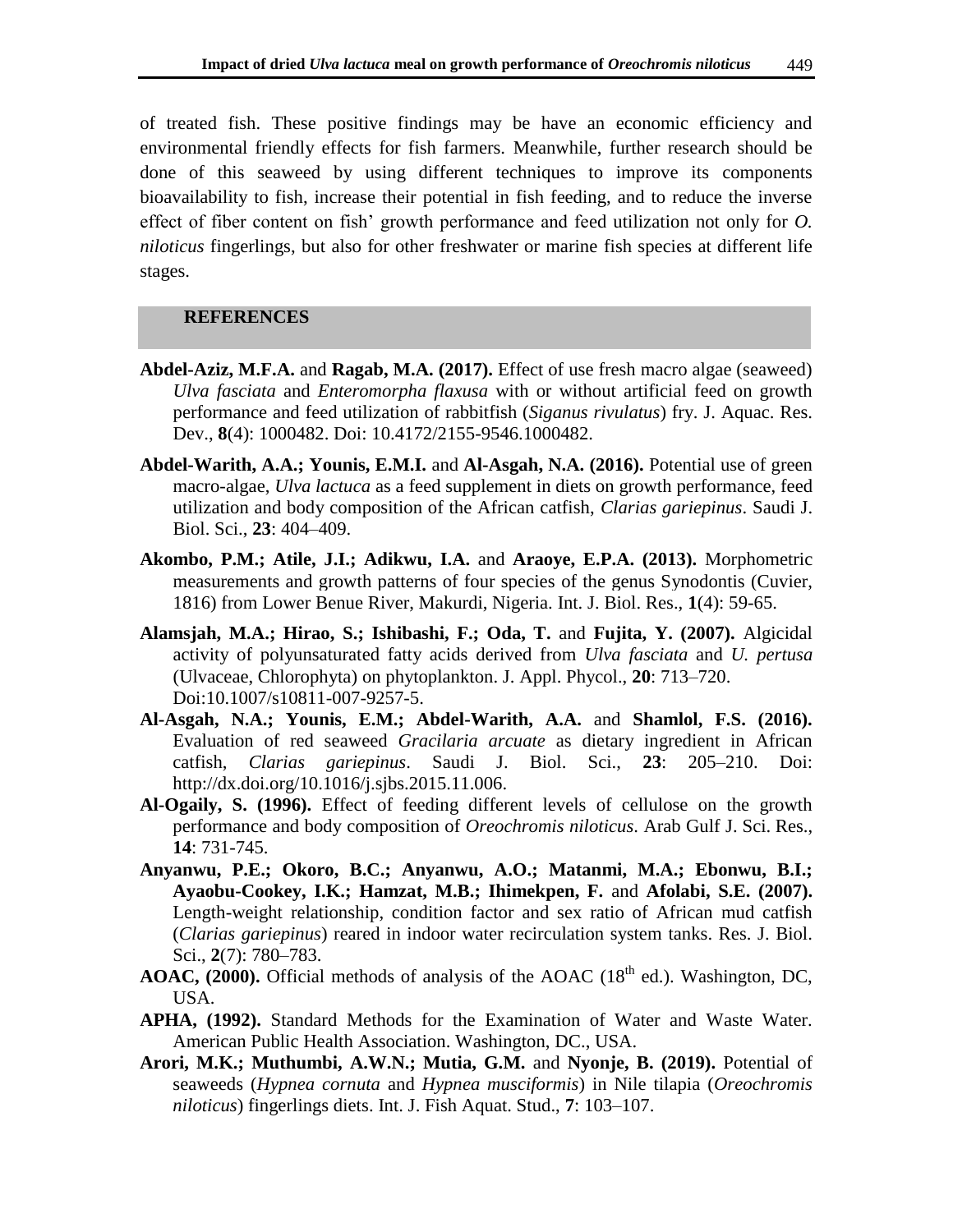- **Azaza, M.S.; Dhraïef, M.N.,** and **Kraïem, M.M. (2008).** Effects of water temperature on growth and sex ratio of juvenile Nile tilapia, *Oreochromis niloticus* (Linnaeus) reared in geothermal waters in southern Tunisia. J. Therm. Biol., **33**: 98-105. Doi: https://doi.org/10.1016/j.jtherbio.2007.05.007.
- **Beveridge, M.C.M.** and **Baird, D.J. (2000).** Diet, feeding and digestive physiology. In Beveridge, M. C. M. & B. J. McAndrew (eds.), Tilapias: Biology and Exploitation. Kluwer Academic Publishers, Dordrecht: 59–87.
- **Bhatnagar A.** and **Devi P.** (2013). Water quality guidelines for the management of pond fish culture. Int. J. Environ. Sci., **3**(6):1980-2009. Doi: <https://doi.org/10.6088/ijes.2013030600019.>
- **Boland, M.J.; Rae, A.N.; Vereijken, J.M.; Meuwissen, M.P.; Fischer, A.R.; van Boekel, M.A.; Gruppen, R.H.; Moughan, P.J.** and **[Hendriks,](https://research.wur.nl/en/persons/wouter-hendriks) W.H. (2013).** The future supply of animal-derived protein for human consumption. Trends Food Sci. Technol., **29**: 62-73. Doi: [https://doi.org/10.1016/j.tifs.2012.07.002.](https://doi.org/10.1016/j.tifs.2012.07.002)
- Bolognini, L.; Domenichetti, F.; Grati, F.; Polidori, P.; Scarcella, G. and Fabi, G. **(2013)**. Weight-Length Relationships for 20 Fish Species in the Adriatic Sea. Turk. J. Fish. Aquat. Sci., **13**:555-560. Doi: 10.4194/1303-2712-v13\_3\_21.
- **Boyd, C.E. (1998)**. Water quality for pond aquaculture. Res Develop. **43**:1–11.
- **Brinker, A. (2009)**. Improving the mechanical characteristics of faecal waste in rainbow trout: The influence of fish size and treatment with a non-starch polysaccharide (guargum) Aquac. Nutr., **15**(3): 229 – 240. Doi: [10.1111/j.1365-2095.2008.00587.x.](http://dx.doi.org/10.1111/j.1365-2095.2008.00587.x)
- **[Butawan,](https://www.ncbi.nlm.nih.gov/pubmed/?term=Butawan%20M%5BAuthor%5D&cauthor=true&cauthor_uid=28300758) M.; [Benjamin,](https://www.ncbi.nlm.nih.gov/pubmed/?term=Benjamin%20RL%5BAuthor%5D&cauthor=true&cauthor_uid=28300758) R.L.** and **[Bloomer,](https://www.ncbi.nlm.nih.gov/pubmed/?term=Bloomer%20RJ%5BAuthor%5D&cauthor=true&cauthor_uid=28300758) R.J. (2017)**. Methylsulfonylmethane: Applications and safety of a novel dietary supplement. [Nutrients.,](https://www.ncbi.nlm.nih.gov/pmc/articles/PMC5372953/) **9**(3): 290. Doi: [10.3390/nu9030290.](https://dx.doi.org/10.3390%2Fnu9030290)
- **Carreto, J.I.** and **Carignan, M.O. (2011)**. Mycosporine-like amino acids: relevant secondary metabolites. Chemical and ecological aspects. Mar. Drugs, **9**: 387–446. Doi:10.3390/md9030387.
- **[Chan,](https://www.sciencedirect.com/science/article/pii/S2211912418300439#!) C.Y.; [Tran,](https://www.sciencedirect.com/science/article/pii/S2211912418300439#!) N.; [Pethiyagoda,](https://www.sciencedirect.com/science/article/pii/S2211912418300439#!) S.; [Crissman,](https://www.sciencedirect.com/science/article/pii/S2211912418300439#!) C.C.; [Sulser,](https://www.sciencedirect.com/science/article/pii/S2211912418300439#!) T.B.** and **[Phillips,](https://www.sciencedirect.com/science/article/pii/S2211912418300439#!) M.J. (2019)**. Prospects and challenges of fish for food security in Africa. Glob. Food Sec., **[20](https://www.sciencedirect.com/journal/global-food-security/vol/20/suppl/C)**: 17-25. Doi: [https://doi.org/10.1016/j.gfs.2018.12.002.](https://doi.org/10.1016/j.gfs.2018.12.002)
- **Christaki, E.; Bonos, E.; Giannenas, I.** and **Florou-Paneri, P. (2012)**. Aromatic plants as a source of bioactive compounds. Agriculture, **2**: 228-243.
- **Cruces, E.; Huovinen, P.** and **Gómez, I. (2012)**. Stress proteins and auxiliary anti-stress compounds in intertidal macroalgae. Lat. Am. J. Aquat. Res., **40**: 822–834.
- **Cruz-Suárez, L.E.; Tapia-Salazar, M.; Nieto-López, M.G.; Guajardo-Barbosa, C.**  and **Ricque-Marie, D. (2008)**. Comparison of *Ulva clathrata* and the kelps, *Macrocystis pyrifera* and *Ascophyllum nodosum* as ingredients in shrimp feeds. Aquac. Nutr., **15**:421–430.
- **Csomós, E.; Héberger, K.** and **Simon-Sarkadi, L. (2002)**. [Principal component analysis](https://pubs.acs.org/doi/abs/10.1021/jf011699a)  [of biogenic amines and polyphenols in Hungarian wines.](https://pubs.acs.org/doi/abs/10.1021/jf011699a) J. Agric. Food Chem., **50** (13): 3768-3774.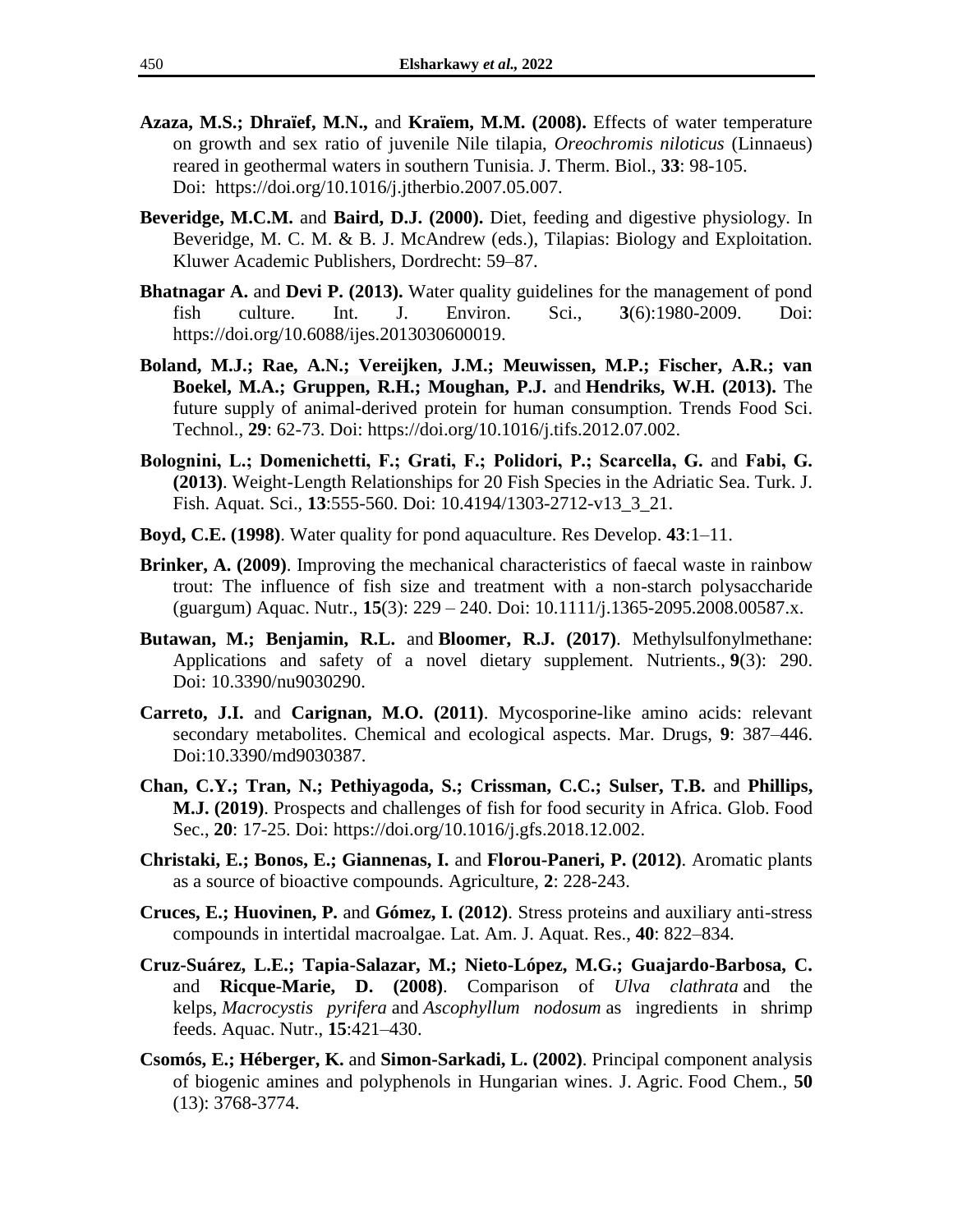- **Davidson, D.** and **Marshall, C.T. (2010)**. Are morphometric indices accurate indicators of stored energy in Herring *Clupea harengus*? J. Fish Biol., **76**:913–929. Doi: [https://doi.org/10.1111/j.1095-8649.2010.02546.x.](https://doi.org/10.1111/j.1095-8649.2010.02546.x)
- **De Silva, S.** and **Anderson, T. (1995)**. Non-nutrient diet components, pp. 203-210. In: Fish Nutrition in aquaculture. Chapman & Hall Aquaculture Series 1, London, UK.
- **Dethier, M.N.; Williams, S.L.** and **Freeman, A. (2005)**. Seaweeds under stress: Manipulated stress and herbivory affect critical life-history functions. Ecol. Monogr., **75**(3): 403–418. Doi:10.1890/03-4108.
- **Doumas, B.T.** and **Biggs, H.G. (1972)**. Standard Methods of Clinical Chemistry, Academic Press, New York, USA.
- **Ekubo A.A.** and **Abowei J.F.N. (2011)**. Review of some water quality management principles in culture fisheries. Res. J. Appl. Sci. Eng. Technol., **3**(2):1342–57.
- **El-Meinshawy, A.N. (2019)**. Using of ulva in fed tilapia. MSc. Thesis, Animal and Fish Production department, Faculty of Agriculture, Alexandria University, Alexandria, Egypt.
- **El-Sayed, A.F.M. (2003)**. Effects of fermentation methods on the nutritive value of water hyacinth for Nile tilapia, *Oreochromis niloticus* (L.) fingerlings. Aquaculture, **218**: 471-478.
- **El-Sayed, A.F.M. (2006)**. Tilapia Culture. CAB Books, pp.: 1-277. Doi:10.1079/9780851990149.0000.
- **El-Tawil, N.E. (2010)**. Effects of green seaweeds *Ulva* sp. as feed supplements in red tilapia *Oreochromis* sp. diet on growth performance, feed utilization and body composition. J. Arabian Aquac. Soc., **5**: 179–193.
- **Fadl, S.E.; ElGohary, M.S.; Elsadany, A.Y.; Gad, D.M.; Hanaa, F.F.** and **ElHabashi, N.M. (2017)**. Contribution of microalgae-enriched fodder for the Nile tilapia to growth and resistance to infection with *Aeromonas hydrophila*. Algal Res., **27**: 82- 88. Doi: [https://doi.org/10.1016/j.algal.2017.08.022.](https://doi.org/10.1016/j.algal.2017.08.022)
- **FAO, (2012)**. The State of World Fisheries and Aquaculture 2012. Rome. 209 pp.
- **[Francis,](https://www.sciencedirect.com/science/article/abs/pii/S0044848601005269?via%3Dihub#!) G.; [SMakkar,](https://www.sciencedirect.com/science/article/abs/pii/S0044848601005269?via%3Dihub#!) H.P.** and **[Becker,](https://www.sciencedirect.com/science/article/abs/pii/S0044848601005269?via%3Dihub#!) K. (2001)**. Antinutritional factors present in plant-derived alternate fish feed ingredients and their effects in fish. [Aquaculture,](https://www.sciencedirect.com/journal/aquaculture)**199**[\(3-4\):1](https://www.sciencedirect.com/journal/aquaculture/vol/199/issue/3)97-227. Doi[:https://doi.org/10.1016/S0044-8486\(01\)00526-9.](https://doi.org/10.1016/S0044-8486(01)00526-9)
- **Frank, J. and Massey, Jr. (1951)**. The Kolmogorov-Smirnov Test for Goodness of Fit. JASA., **46**[: \(253\):](https://www.jstor.org/stable/i314132) 68-78.
- **Froese, R. (2006)**. Cube law, condition factor and weight–length relationships: history, meta-analysis and recommendations. J. Appl. Ichthyol., **22**:241–253. Doi: [https://doi.org/10.1111/j.1439-0426.2006.00805.x.](https://doi.org/10.1111/j.1439-0426.2006.00805.x)
- **GAFRD, (2019)**. Fish statistics yearbook 2018. Ministry of agriculture and land reclamation, Egypt. General authority for fishery resources development. Ministry of agriculture and land reclamation, Egypt.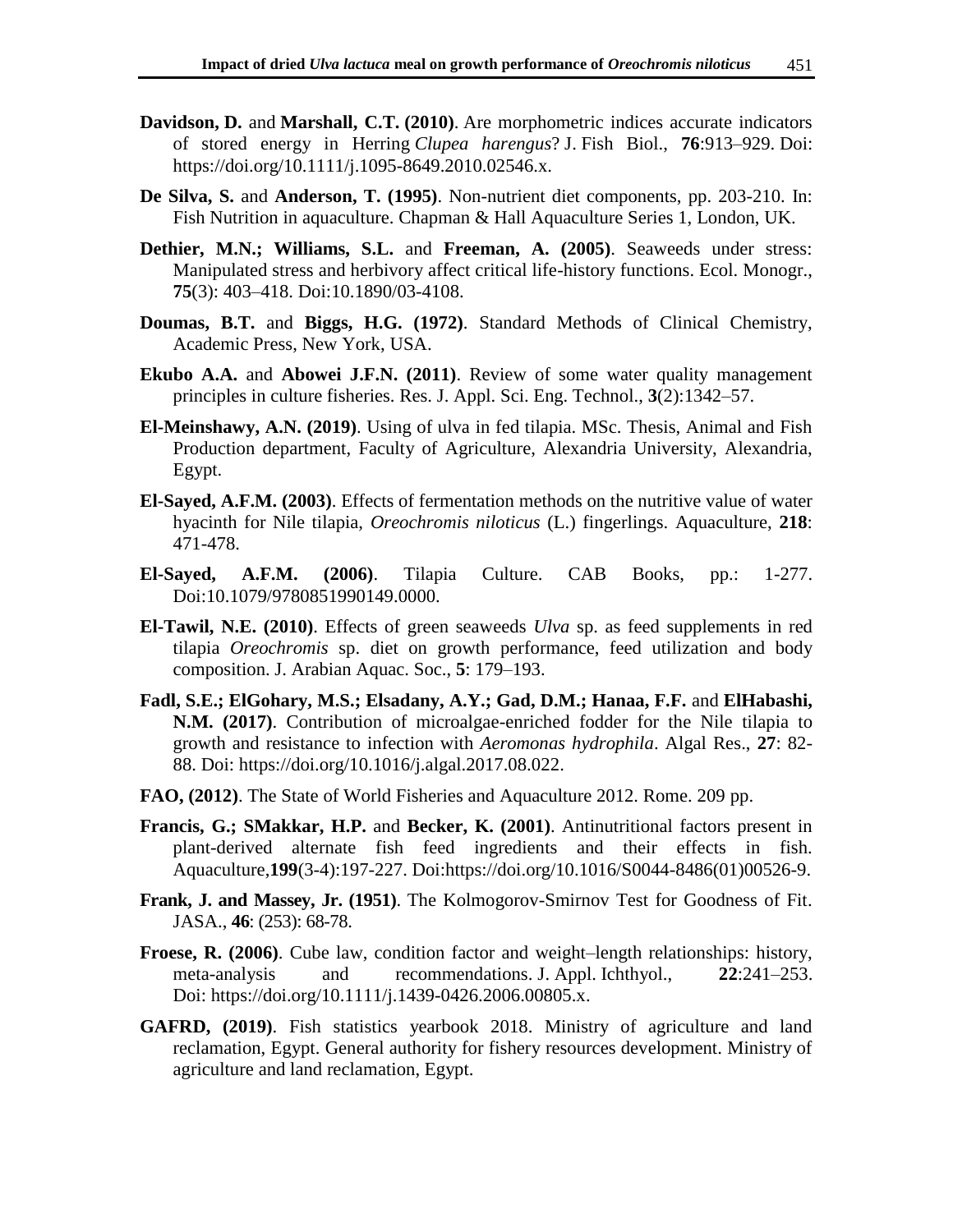- **Galappaththi, E.K.; Ichien, S.T.; Hyman, A.A.; Aubrac, C.J.** and **Ford, J.D. (2020)**. Climate change adaptation in aquaculture. Rev. Aquac., **12** (4): 2160-2176. Doi: [https://doi.org/10.1111/raq.12427.](https://doi.org/10.1111/raq.12427)
- **Ghaeni, M.** and **Roomiani, L. (2016)**. Review for application and medicine effects of spirulina, *Spirulina platensis* microalgae. J. Adv. Agric. Technol., **3**(2):114-117. Doi: 10.18178/joaat.3.2.114-117.
- **Godfray, H.C.; Beddington, J.R.; Crute, I.R.; Haddad, L.; Lawrence, D.; Muir, J.F.; [Pretty,](https://www.science.org/doi/10.1126/science.1185383#con7) J.; [Robinson,](https://www.science.org/doi/10.1126/science.1185383#con8) S.; [Thomas,](https://www.science.org/doi/10.1126/science.1185383#con9) S.M.** and **[Toulmin,](https://www.science.org/doi/10.1126/science.1185383#con10) C. (2010)**. Food security: The challenge of feeding 9 billion people. Science, **327**: 812–818. Doi: 10.1126/science.1185383.
- **Gornall, A.G.; Bardawill, C.J.** and **David, M.M. (1949)**. Determination of serum proteins by means of the biuret reaction. J. Biol. Chem., **177**:751-66.
- **Guedes, A.C.; Sousa Pinto, I.** and **Malcata, F.X. (2015)**. Application of Micro-algae protein to aquafeed. In: Kim S K (ed.), Handbook of marine micro-algae, Academic Press, Boston, Massachusetts, pp.93-125.
- **Guerreiro, I.; Magalhães, R.; Coutinho, F.; Couto, A.; Sousa, S.; Delerue-Matos, C.; Domingues, V.F.; Oliva-Teles, A.** and **Peres, H. (2019)**. Evaluation of the seaweeds *Chondrus crispus* and *Ulva lactuca* as functional ingredients in gilthead seabream (*Sparus aurata*). J. Appl. Phycol., **31**: 2115–2124. Doi: [https://doi.org/10.1007/s10811-018-1708-7.](https://doi.org/10.1007/s10811-018-1708-7)
- **Guiry, M.D.** and **Guiry, G.M. (2011)**. Algae Base, World-wide Electronic Publication, National University of Ireland, Galway. [http://www.algaebase.org.](http://www.algaebase.org/)
- **Güroy, D.; Güroy, B.; Merrifield, D.L.; Ergun, S.; Tekinay, A.A.** and **Yigit, M. (2011)**. Effect of dietary Ulva and Spirulina on weight loss and body composition of rainbow trout, *Oncorhynchus mykiss* (Walbaum), during a starvation period. J. Anim. Physiol. Anim. Nutr., **95**:320–327. Doi: [https://doi.org/10.1111/j.1439-](https://doi.org/10.1111/j.1439-0396.2010.01057.x) [0396.2010.01057.x.](https://doi.org/10.1111/j.1439-0396.2010.01057.x)
- **Hajra, A.; Mazumder, A.; Verma, A.; Ganguly, D.P.; Mohanty, B.P.** and **Sharma, A.P. (2013)**. Antinutritional factors in plant origin fish feed ingredients: The problems and probable remedies. Adv. Fish Res., **5**: 193–202.
- **Harnedy, P.A.** and **FitzGerald, R.J. (2011)**. Bioactive proteins, peptides, and amino acids from macroalgae. J. Phycol., **47**: 218–232. Doi:10.1111/j.1529- 8817.2011.00969.x.
- **Hasan, M.R.** and **Chakrabarti, R. (2009)**. Use of algae and aquatic macrophytes as feed in small-scale aquaculture: a review. FAO Fisheries and Aquaculture Technical Paper No. 531. Rome, FAO. 123pp.
- **Henry, R.J. (1964)**. Colorimetric determination of total protein. In: Clinical chemistry. Harper and Row Publ., New York, USA.
- **Hlophe, S.N.** and **Moyo, N.A.G. (2011)**. The effect of different plant diets on the growth performance, gastric evacuation rate and carcass composition of *Tilapia rendalli*. Asian J. Anim. Vet. Adv., **6** (10): 1001-1009. Doi:10.3923/ajava.2011.1001.1009.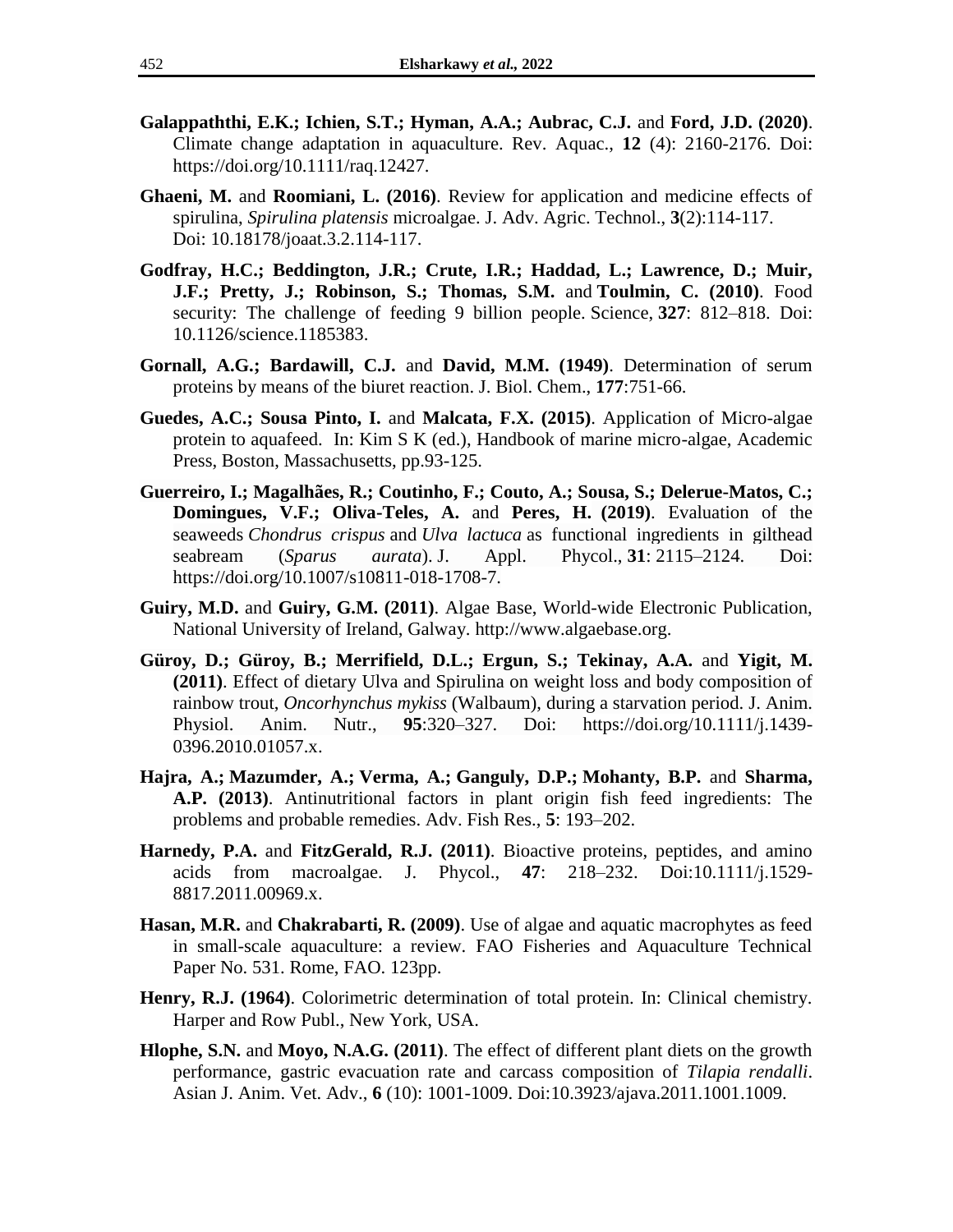- **Hussein, E.El.M. (2017)**. Effect of seaweed supplemented diets on Nile tilapia, *Oreochromis niloticus* performance. IJFAS., **5**(2): 205-210.
- **Ighwela, K.A.; Bin Ahmed, A.** and **Abol-Munafi, A.B. (2011)**. Condition factor as an indicator of growth and feeding intensity of Nile tilapia fingerlings (*Oreochromis niloticus)* feed on different levels of maltose. American-Eurasian J. Agric. & Environ. Sci., **11** (4): 559-563.
- **Ismail, M.M.; El Zokm, G.M.** and **El Sayed, A.M. (2017)**. Variation in biochemical constituents and master elements in common seaweeds from Alexandria Coast, Egypt, with special reference to their antioxidant activity and potential food uses: prospective equations. Environ. Monit. Assess., **189**(12):648-665. Doi: 10.1007/s10661-017-6366-8.
- **Jha, B.; Agarwal, P.K.; Reddy, P.S.; Lal, S.; Sopory, S.K.** and **Reddy, M.K. (2009)**. Identification of salt-induced genes from *Salicornia brachiata*, an extreme halophyte through expressed sequence tags analysis. Genes Genet. Syst., **84**: 111–120. Doi:10.1266/ggs.84.111.
- **Ji, H.; Om, A.; Yoshimatsu, T.; Hayashi, M.; Umino, T.; Nakagawa, H.; Asano, M.**  and **Nakagawa, A. (2003)**. Effect of dietary vitamins C and E fortification on lipid metabolism in red sea bream *Pagrus major* and black sea bream *Acanthopagrus schlegeli*. Fish. Sci., **69**: 1001-1009. Doi[:10.1046/j.1444-2906.2003.00719.x.](http://dx.doi.org/10.1046/j.1444-2906.2003.00719.x)
- **Jo Rivero, C.L. (2021)**. Effects of three different microalgae on growth performances and immune responses in juvenile rainbow trout, *Oncorhynchus mykiss*. Master of Fisheries Science Division of Fisheries Science, Pukyong National University, Busan, South Korea.
- **Kalita, P.; Mukhopadhyay, P.K.** and **Mukherjee, A.K. (2007)**. Evaluation of the nutritional quality of four unexplored aquatic weeds from northeast India for the formulation of cost-effective fish feeds. Food Chem., **103**: 204-209.
- **Kamunde, C.; Sappal, R.** and **Melegy, T.M. (2019)**. Brown seaweed (AquaArom) supplementation increases food intake and improves growth, antioxidant status and resistance to temperature stress in Atlantic salmon, *Salmo salar*. PLoS ONE, **14**(7): e0219792. [https://doi.org/10.1371/journal.pone.0219792.](https://doi.org/10.1371/journal.pone.0219792)
- **Karsten, U.; Mostaerti, A.S.; King, R.J.; Kamiya, M.** and **Hara, Y. (1996)**. Osmoprotectors in some species of Japanese mangrove macroalgae. Phycol. Res., **44** (2): 109–112.
- **Khalafalla, M.M.** and **El-Hais, A.M.A. (2015)**. Evaluation of seaweeds *Ulva rigida* and *Pterocladia capillacea*as dietary supplements in Nile tilapia fingerlings. J. Aquac. Res. Dev., **6** (3): 312. Doi: 10.4172/2155-9546.1000312.
- **Kotit, A.M.H. (2018)**. Evaluation of using algae and aquatic macrophytes in European seabass diets. PhD. Thesis, Animal and Fish Production department, Faculty of Agriculture (Saba Basha), Alexandria University, Alexandria, Egypt.
- **Littler, D.S.** and **Littler, M.M. (2000)**. Caribbean reef plants. An identification guide to the reef plants of the Caribbean, Bahamas, Florida and Gulf of Mexico. pp.1-542. Washington: Offshore Graphics, USA.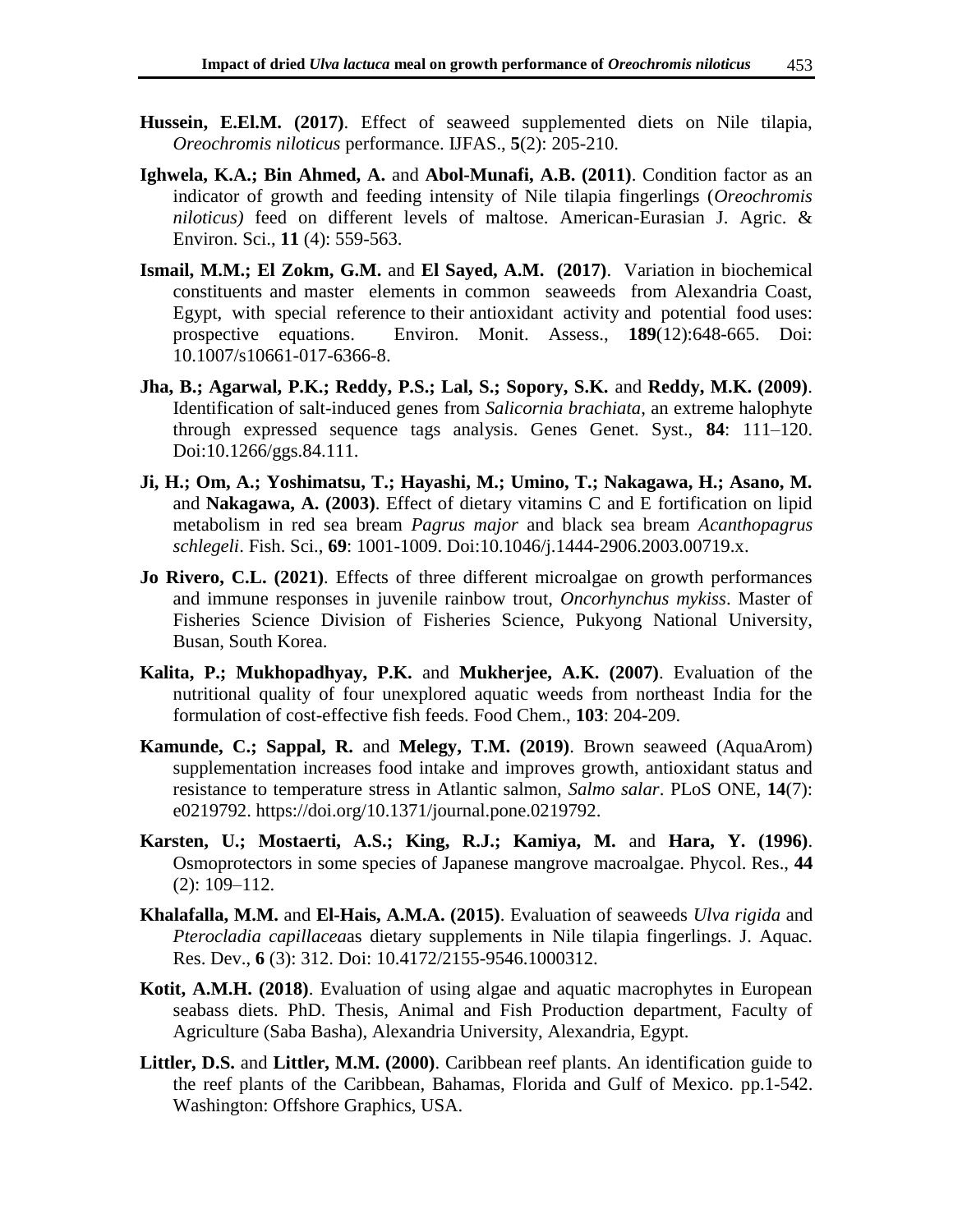- **MacArtain, P.; Gill, C.I.R.; Brooks, M.; Campbell, R.** and **Rowland, I.R. (2007)**. Nutritional value of edible seaweeds. Nutr. Rev., **65**: 535– 543. Doi: 10.1301/nr.2007.dec.535-543.
- **Mahavadiya, D.; Sapra, D.; Rathod, V.** and **Sarman, V. (2018)**. Effect of biotic and abiotic factors in feeding activity in teleost fish: A review. J. Entomol. Zool. Stud., **6**(3): 387-390.
- **Mahmoud, E.A.; El-Sayed, B.M.; Mahsoub, Y.H.; El-Murr, A.; Elhakeem I.** and **Neamat-Allah, A.N.F. (2020)**. Effect of *Chlorella vulgaris* enriched diet on growth performance, hemato-immunological responses, antioxidant and transcriptomics profile disorders caused by deltamethrin toxicity in Nile tilapia (*Oreochromis niloticus*). Fish Shellfish Immunol., **102**: 422–429. Doi: [https://doi.org/10.1016/j.fsi.2020.04.061.](https://doi.org/10.1016/j.fsi.2020.04.061)
- **Majed, B.A.; Hamed, R.A.; Mohamed, E.A.; Amro, B.H.** and **Elfadil, E. B. (2006)**. Proximate composition, antinutritional factors and protein fractions of guar gum seeds as influenced by processing treatments. Pak. J. Nutr., **5**: 481-484.
- **Martínez-Antequera, F.P.; Martos-Sitcha, J.A.; Reyna, J.M.** and **Moyano, F.J. (2021)**. Evaluation of the inclusion of the green seaweed, *Ulva ohnoi* as an ingredient in feeds for Gilthead sea bream (*Sparus aurata*) and European sea bass (*Dicentrarchus labrax*). Animals, **11**: 1684. Doi: [https://doi.org/10.3390/ani11061684.](https://doi.org/10.3390/ani11061684)
- **Mata, L.; Magnusson, M.; Paul, N.A.** and **de Nys, R. (2016)**. The intensive land-based production of the green seaweeds, *Derbesia tenuissima* and *Ulva ohnoi*: biomass and bio products. J. Appl. Phycol., **28**(1): 365-375.
- **Michiels, J.; Skrivanova, E.** and **Missotten, J. (2012)**. Intact brown seaweed (*Ascophyllum nodosum*) in diets of weaned piglets: effects on performance, gut bacteria and morphology and plasma oxidative status. J. Anim. Physiol. Anim. Nutr. (Berl)., **96**(6):1101-1111. Doi: [10.1111/j.1439-0396.2011.01227.x.](https://doi.org/10.1111/j.1439-0396.2011.01227.x)
- **Migiro, K.E.; Ogello, E.O.** and **Munguti, J.M. (2014)**. The length-weight relationship and condition factor of Nile tilapia (*Oreochromis niloticus* L.) broodstock at Kegati aquaculture research station, Kisii, Kenya. Int. J. Adv. Res., **2**(5):777-782.
- **Natify, W.; Droussi, M.; Berday, N.; Araba, A.** and **Benabid, M. (2015)**. Effect of the seaweed *Ulva lactuca* as a feed additive on growth performance, feed utilization and body composition of Nile tilapia (*Oreochromis niloticus* L.). IJAAR., **7**(3):85-92.
- **[Nielsen,](https://pubmed.ncbi.nlm.nih.gov/?term=Nielsen+CW&cauthor_id=33478115) C.W.; [Rustad,](https://pubmed.ncbi.nlm.nih.gov/?term=Rustad+T&cauthor_id=33478115) T.** and **[Holdt,](https://pubmed.ncbi.nlm.nih.gov/?term=Holdt+SL&cauthor_id=33478115) S. J. (2021)**. Vitamin C from Seaweed: A review assessing seaweed as contributor to daily intake. Foods*,***10**(1)*:* 198. Doi: [https://doi.org/10.3390/foods10010198.](https://doi.org/10.3390/foods10010198)
- **Nielsen, M.M.; Bruhn, A.; Rasmussen, M.B.; Olesen, B.; Larsen, M.M.** and **Moller, H.B. (2012)**. Cultivation of *Ulva lactuca* with manure for simultaneous bioremediation and biomass production. J. Appl. Phycol., **24**: 449-458. Doi[:10.1007/s10811-011-9767-z.](http://dx.doi.org/10.1007/s10811-011-9767-z)
- **NRC (2011)**. Nutrient requirements of fish and shrimp. *National Academy Press*, Washington, DC, USA.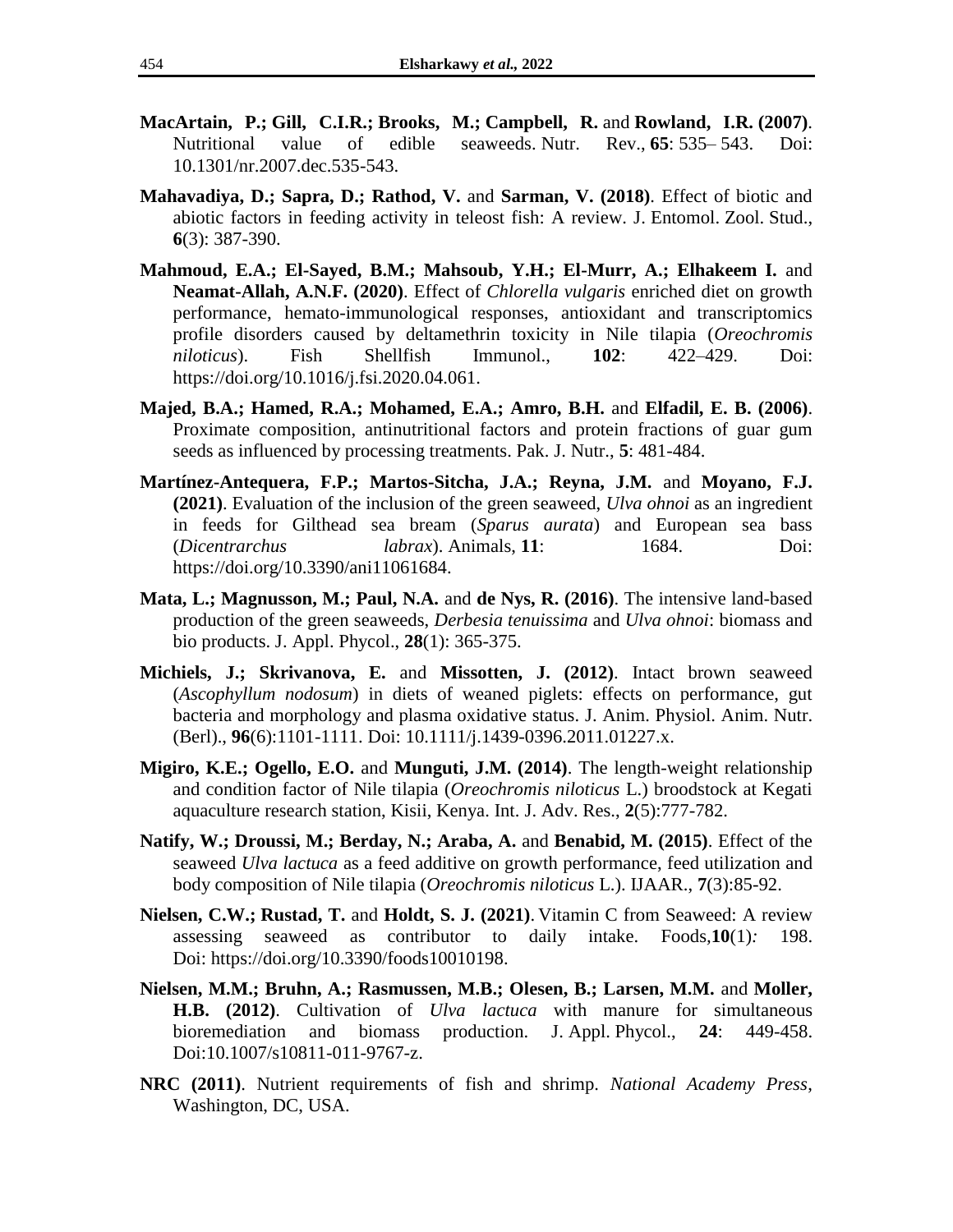- **Nur, A.; Hossain, Md.F.; Hasan, Md.N.; Zannat, S.; Chakroborty, K.** and **Rafiquzzaman, S.M. (2020)**. Effect of selected seaweed powder as a fish feed on growth and immune system of tilapia (*Oreochromis niloticus*). Int. J. Fish. Aquat. Stud., **8**(4): 24-30.
- **Oliveira, A.S.; Sudatti, D.B.; Fujii, M.T.; Rodrigues, S.V.** and **Pereira, R.C. (2013)**. Inter and intrapopulation variation in the defensive chemistry of the red seaweed, *Laurencia dendroidea* (Ceramiales, Rhodophyta). Phycologia, **52**: 130–136. Doi:10.2216/12-058.1.
- **Ortiz, J.; Romero, N.; Robert, P.; Araya, J.; Lopez-Hernández, J.** and **Bozzo, C. (2006)**. Dietary fiber, amino acid, fatty acid and tocopherol contents of the edible seaweeds (*Ulva lactuca*) and (*Durvillaea antarctica*). Food Chem., **99**: 98-104.
- **Parisenti, J.; Beirão, L.H.; Maraschin, M.; Mouriño, J.L.; Do Nascimento Vieira, F.; Bedin, L.H.** and **Rodrigues, E. (2011)**. Pigmentation and carotenoid content of shrimp fed with *Haematococcus pluvialis* and soy lecithin. Aquac. Nutr., **17**: 530– 535. Doi[:10.1111/j.1365-2095.2010.00794.x.](http://dx.doi.org/10.1111/j.1365-2095.2010.00794.x)
- **Patel, P.V.; Vyas, A.A.** and **Chaudhari, S.H. (2018)**. Effect of seaweed (*Ulva* sp.) as a feed additive in the diet on growth and survival of *Labeo rohita* fry. Scire. Sci. Multidiscip. J., **2**(3):97-113.
- **Pinto, E.; Sigaud-kutner, T.C.S.; Leitao, M.A.S.; Okamoto, O.K.; Morse, D.** and **Colepicolo, P. (2003)**. Heavy metal-induced oxidative stress in algae. J. Phycol., **39**:1008–1018.
- **Pretty, J. (2008)**. Agricultural sustainability: concepts, principles and evidence. Philos. Trans. R. Soc. Lond., B, Biol. Sci., **363**: 447-465.
- **[Rui,](https://www.ncbi.nlm.nih.gov/pubmed/?term=Rui%20L%5BAuthor%5D&cauthor=true&cauthor_uid=24692138) L. (2014)**. Energy Metabolism in the Liver. [Compr. Physiol.,](https://www.ncbi.nlm.nih.gov/entrez/eutils/elink.fcgi?dbfrom=pubmed&retmode=ref&cmd=prlinks&id=24692138) **4**(1): 177–197.
- **Saleh, H. (2020)**. Review on use of macroalgae (seaweed) in fish nutrition. J. Zool. Res., **2**(2): 6-11. Doi:10.30564/jzr.v2i2.2054.
- **Saliu, J.K.; Joy, O.** and **Catherine, O. (2007)**. Condition factor, fat and protein content of five fish species in Lekki Lagoon. Nigeria Life Sci. J., **4**: 54–57.
- **SAS (2004)**. SAS/STAT® 9.1 User's Guide. Cary, NC: SAS Institute Inc.
- **Shahabuddin, A.M.; Khan, M.N.D.; Saha, D.; Ayna, E.; Wonkwon, K.; Murray, W.W.; Yoshimatsu, T.** and **Araki, T. (2015)**. Length-weight relationship and condition factor of juvenile Nile tilapia, *Oreochromis niloticus* (Linnaeus 1758) fed diets with *pyropia* spheroplasts in closed recirculating system. Asian Fish. Sci., **28**:117-129.
- **Sheikhzadeh, N.; Tayefi-Nasrabadi, H.** and **Khani Oushani, A. (2012)**. Effects of *Haematococcus pluvialis* supplementation on antioxidant system and metabolism in Rainbow trout (*Oncorhynchus mykiss*). Fish Physiol. Bioch., **38**(1):413– 419.
- **Shiau, S. Y. (1997)**. Utilization of carbohydrates in warm water fish with particular reference to tilapia, *Oreochromis niloticus* × *O. aureus*. Aquaculture, **151**: 79–96. Doi: [https://doi.org/10.1016/S0044-8486\(96\)01491-3.](https://doi.org/10.1016/S0044-8486(96)01491-3)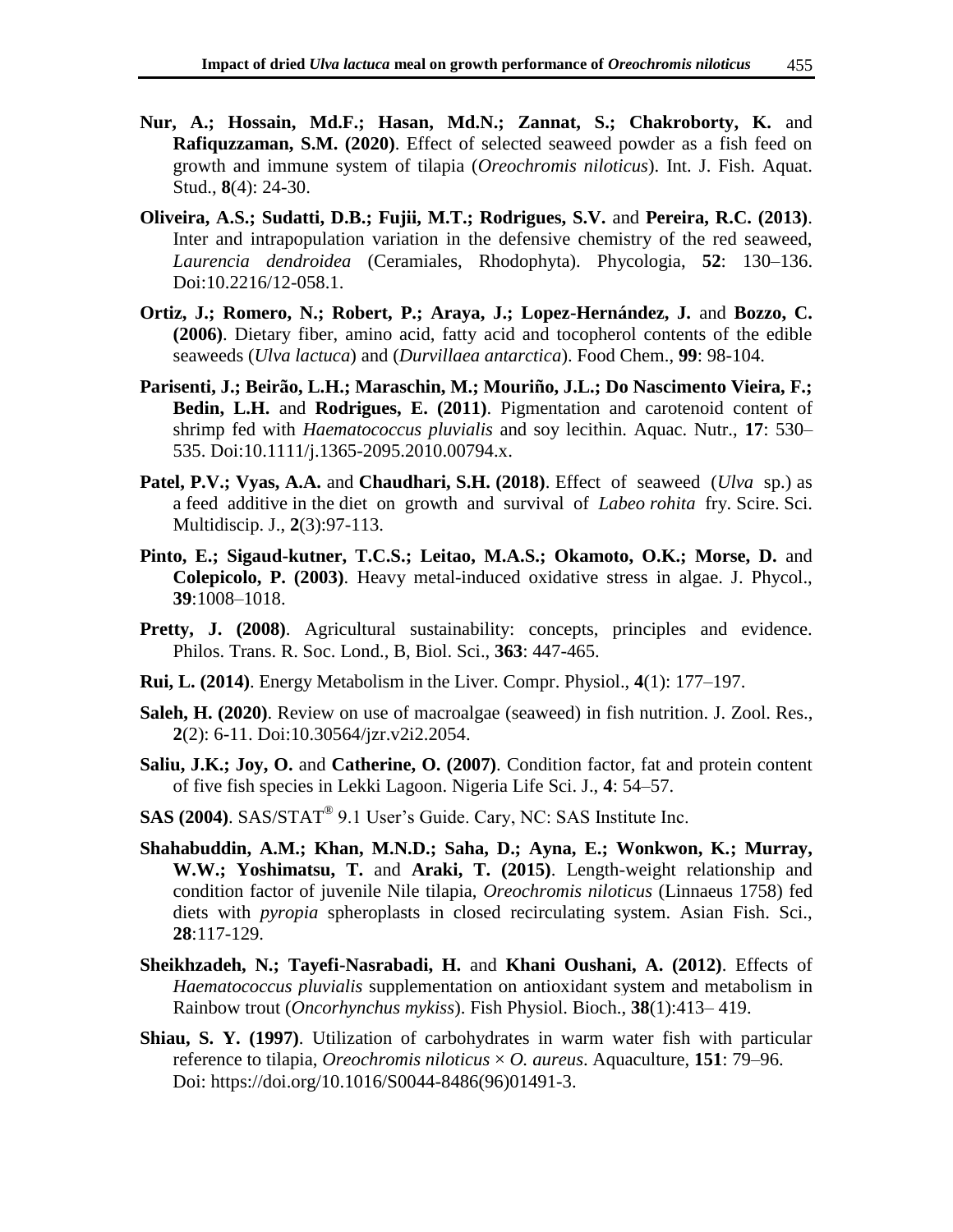- **Stedt, K.; Trigo, J.P.; Steinhagen, S.; Nylund, G.M.; Forghani, B.; Pavia, H.** and **Undeland, I. (2022)**. Cultivation of seaweeds in food production process waters: Evaluation of growth and crude protein content. Algal Res., **63**:102647.
- **Svensson, J.R.; Nylund, G.M.; Cervin, G.; Toth, G.B.** and **Pavia, H. (2013)**. Novel chemical weapon of an exotic macroalga inhibits recruitment of native competitors in the invaded range. J. Ecol., **101**: 140–148. Doi:10.1111/1365-2745.12028.
- **Tacon, A.G.J.** and **Metian, M. (2008)**. Global overview on the use of fishmeal and fish oil in industrially compounded aquafeeds: trends and future prospects. Aquaculture, **285**: 146-158.
- **Ulloa, [J.B.R.](https://onlinelibrary.wiley.com/action/doSearch?ContribAuthorRaw=Ulloa+R%2C+Juan+B)** and **[Verreth,](https://onlinelibrary.wiley.com/action/doSearch?ContribAuthorRaw=Verreth%2C+Johan+A+J) J.A.J. (2002)**. Growth, feed utilization and nutrient digestibility in tilapia fingerlings (*Oreochromis aureus* Steindachner) fed diets containing bacteria-treated coffee pulp. Aquac. Res., **33**(3): 189-195. Doi: [https://doi.org/10.1046/j.1365-2109.2002.00655.x.](https://doi.org/10.1046/j.1365-2109.2002.00655.x)
- **Undeland, I. (2016)**. Oxidative Stability of Seafood, pp: 391-460, In: Hu, M. and Jacobsen, C. (Eds.), Oxidative stability and shelf life of foods containing oils and fats. Academic Press and AOCS Press. Doi: [https://doi.org/10.1016/C2015-0-00077-](https://doi.org/10.1016/C2015-0-00077-6) [6.](https://doi.org/10.1016/C2015-0-00077-6)
- **Valente, L.M.P.; Cabrita, A.R.J.; Maia, M.R.G.; Valente, I.M.; Engrola, S.; Fonseca, A.J.M.; [Ribeiro,](https://www.sciencedirect.com/science/article/pii/B9780128212189000098?via%3Dihub#!) D.M.; [Lordelo,](https://www.sciencedirect.com/science/article/pii/B9780128212189000098?via%3Dihub#!) M.; [Martins,](https://www.sciencedirect.com/science/article/pii/B9780128212189000098?via%3Dihub#!) C.F.; [Cunha,](https://www.sciencedirect.com/science/article/pii/B9780128212189000098?via%3Dihub#!) L.F.; [de](https://www.sciencedirect.com/science/article/pii/B9780128212189000098?via%3Dihub#!)  [Almeida,](https://www.sciencedirect.com/science/article/pii/B9780128212189000098?via%3Dihub#!) A.M.** and **[Freire,](https://www.sciencedirect.com/science/article/pii/B9780128212189000098?via%3Dihub#!) J.P.B. (2021)**. Microalgae as feed ingredients for livestock production and aquaculture. pp.:239–312. In: *Microalgae*, (ed.) Galanakis, C.M., Cambridge, MA: Academic Press, Doi: 10.1016/B978-0-12-821218-9.00009- 8.
- **Valente, L.M.P.; Gouveia, A.; Rema, P.; Matos, J.; Gomes, E.F.** and **Pinto, I.S. (2006)**. Evaluation of three seaweeds *Gracilaria bursapastoris*, *Ulva rigida* and *Gracilaria cornea* as dietary ingredients in European sea bass (*Dicentrarchus labrax*) juveniles. Aquaculture, **252**(1): 85-91.
- **Velásquez, Y.C.C. (2016)**. Study on the locally available aquatic macrophytes as fish feed for rural aquaculture purposes in South America. Ph.D., Faculty of Agriculture and Horticulture at Humboldt-Universitätzu, Berlin, German. 141 pp.
- **Vizcaíno, A.; Fumanal, M.; Sáez, M.; Martínez, T.; Moriñigo, M.; Fernandez-Diaz, C.; Anguis, V.; Balebona, M.** and **Alarcón, F. (2019)**. Evaluation of *Ulva ohnoi* as functional dietary ingredient in juvenile Senegalese sole (*Solea senegalensis*): Effects on the structure and functionality of the intestinal mucosa. Algal Res., **42**: 101608. Doi: [https://doi.org/10.1016/j.algal.2019.101608.](https://doi.org/10.1016/j.algal.2019.101608)
- **Von Braun, J. (2008)**. Food and Financial Crisis. Implications for Agriculture and the Poor. Food Policy Report. International Food Policy Research Institute, Washington, DC., USA. Available online at: [https://core.ac.uk/download/pdf/6289061.pdf.](https://core.ac.uk/download/pdf/6289061.pdf)
- **Wang, H-M.; Chen, C-C.; Huynh, P.** and **Chang, J-S. (2015)**. Exploring the potential of using algae in cosmetics. Bioresour Technol., **184**:255–362.